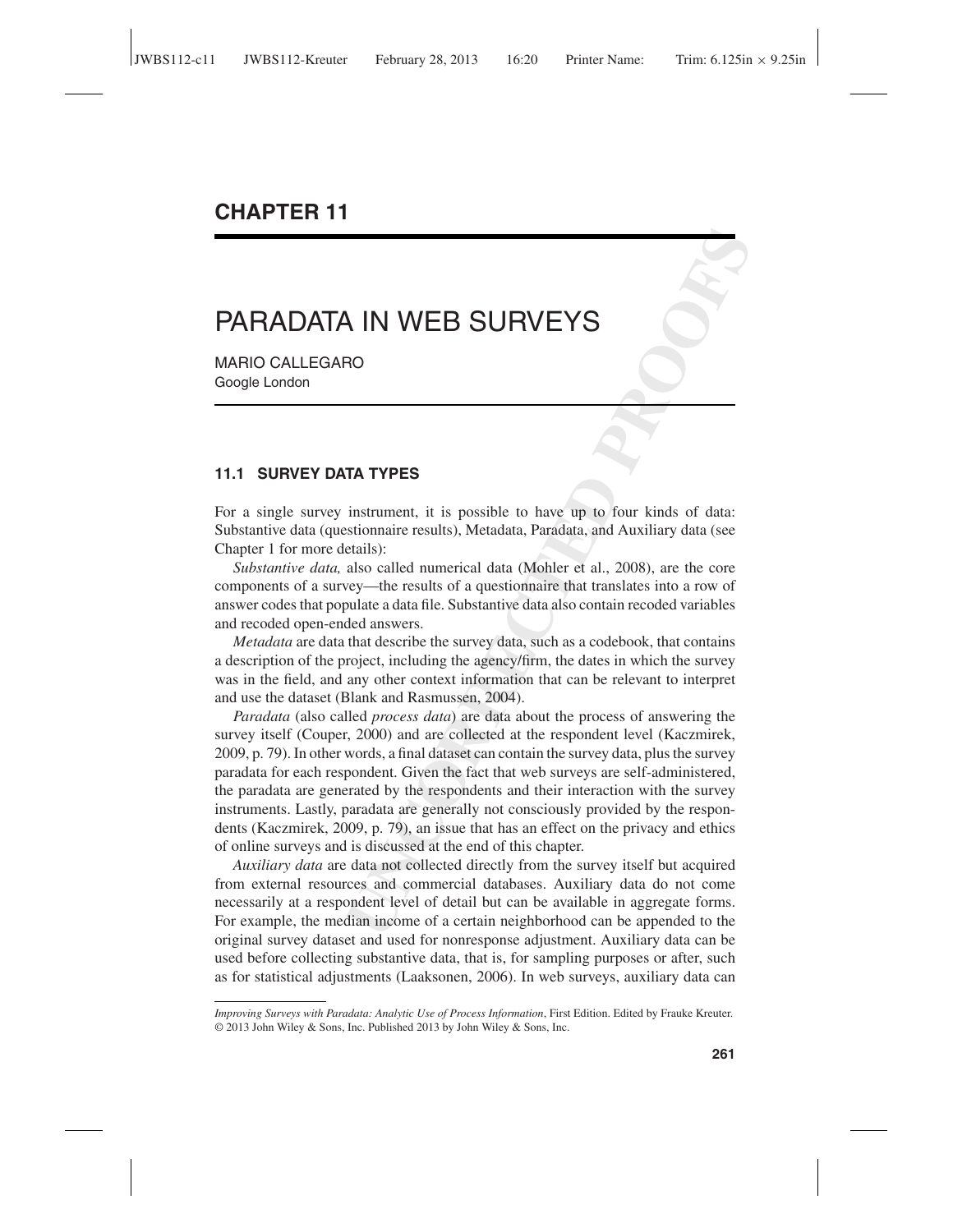```
t=12357:q[2]=2£t=9544:q[2]=1£t=7314:q[2]=2£t=741:form
submitted
```
**FIGURE 11.1** Example of a paradata output highlighting answer changes.

be quite useful as benchmarks to assess the quality of some variables collected in the survey.

## **11.2 COLLECTION OF PARADATA**

**Example of a paradata output highlighting answer changes.**<br> **IN OF PARADATA**<br> **III** distinction regarding the collection of paradata in web surveys<br>
cected on the server side and/or the client side (Heerwegh, 2003,<br>
e, th An important technical distinction regarding the collection of paradata in web surveys is that they can be collected on the server side and/or the client side (Heerwegh, 2003, 2011). In the first case, the server collects information on a page-by-page basis, or it collects server events in the form of visits to a specific page. This can be, for example, a time stamp. Client-side paradata, as the name indicates, are data collected at the client side or at the respondent device level and can reflect events *within* a page, such as mouse clicks or change in answers. The distinction is important for two reasons. First, client-side paradata are richer in detail, precision, and amount of information that can be collected. Second, client-side paradata require placing JavaScript on the survey pages while server-side paradata require no scripting. If JavaScript is not activated, a respondent will still be able to complete the survey, but the client-side paradata will not be collected (Heerwegh, 2002).

Because server-side paradata can be collected only at the page level (Heerwegh, 2003, 2011), its value declines as more questions are placed on a single page. Most server-side paradata is not comparable to the richness of client-side paradata for the reasons delineated above. For example, server-side paradata cannot capture answer changes within a question; only the last selection on that question will be collected by the server. In contrast, on the client side, all answer changes will be collected as a sequence of events. Consider the following client-side sequence from Heerwegh (2011, p. 328).

In Figure 11.1, *t* stands for time elapsed (in milliseconds) from the previous mouse click, and  $q$ [] for question number; events are separated by the symbol £. From this sequence, we can see that the respondent first selected option 2 in question 2, then changed it to option 1, and then back again to option 2 before moving to the next page (form submitted). This example highlights the richness of paradata if collected from the client side.

In the next section, a typology of paradata is introduced. For each type of paradata, examples are provided to show the reader the kind of information that can be gathered by each and how different authors use this information.

#### **11.3 TYPOLOGY OF PARADATA IN WEB SURVEYS**

In web surveys, paradata can be categorized into two broad classes: devicetype paradata and questionnaire navigation paradata. Device-type paradata provide information regarding the kind of device used to complete the survey, for example, a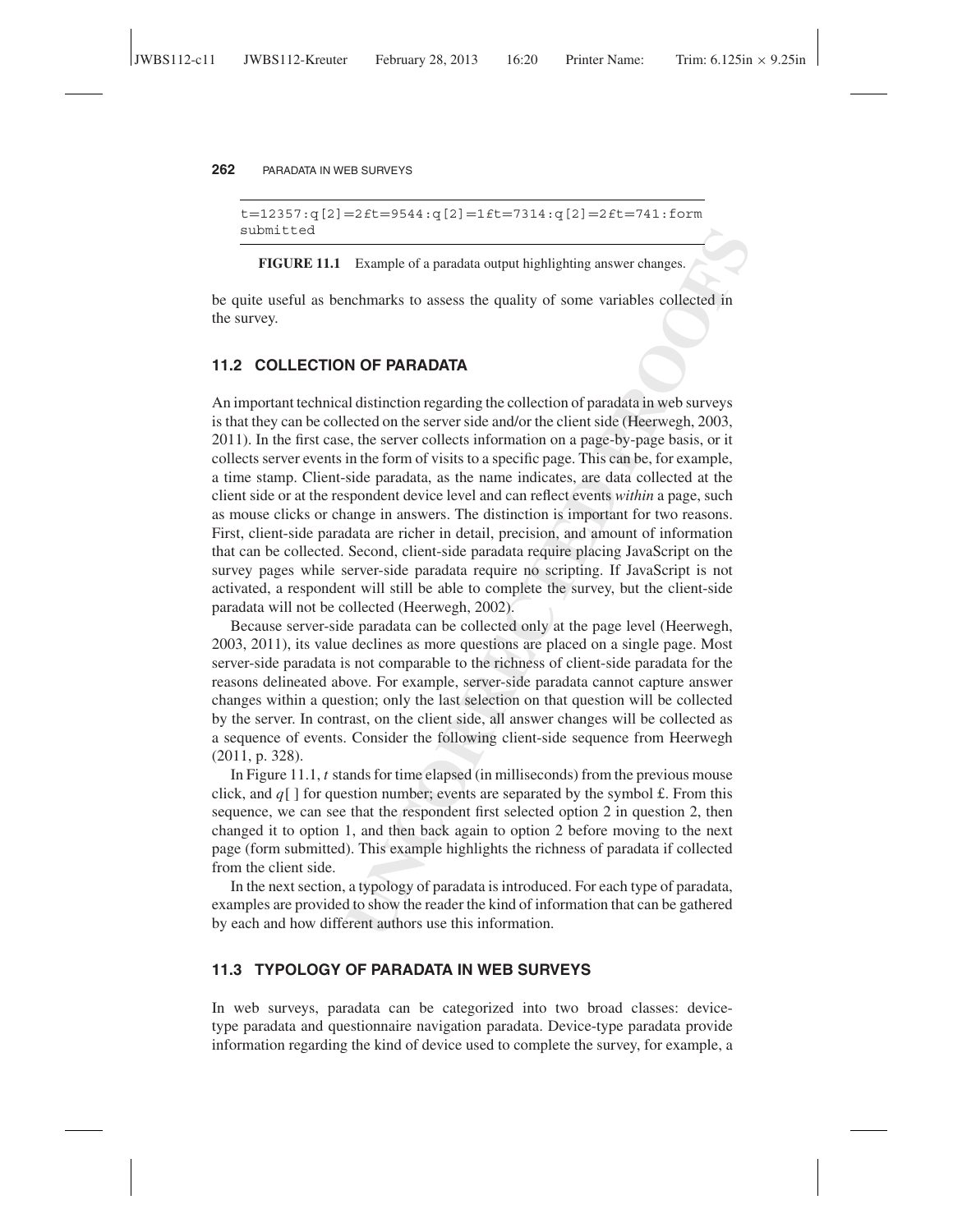Mozilla/5.0 (compatible; **MSIE 10.0; Windows NT 6.1**; WOW64;) Trident/6.0

**FIGURE 11.2** User agent string for a PC running Windows  $7<sup>1</sup>$ , using Internet Explorer 10.0.

Mozilla/5.0 (**iPhone**; CPU **iPhone OS 5\_0** like Mac OS X) AppleWebKit/534.46 (KHTML, like Gecko) Version/5.1 Mobile/9A334 Safari/7534.48.3

**FIGURE 11.3** iPhone iOS 5 user agent string.

**Au: Please provide citations for figures 11.2, 11.3, and 11.4.**

```
Mozilla/5.0 (Linux; U; Android 4.0.2; en-us; Galaxy Nexus
Build/ICL53F)
AppleWebKit/534.30 (KHTML, like Gecko) Version/4.0
Mobile Safari/534.30
```
**FIGURE 11.4** User agent string for a Samsung Galaxy Nexus S running Android Ice Cream Sandwich.

User agent string for a PC running Windows 7<sup>1</sup>, using Internet<br>
(**1Phone** *c* CPU **1Phone OS 5 0 1 i**ke  $\alpha$  **OS**   $\alpha$ )<br> **4 5 5 1 4 5 4 1 1 i**c **0 1 i**c **c** *c* **i**c *c i c <i><b>i* desktop, a laptop, a tablet, or a smartphone. More specifically, device-type paradata indicate the browser used (user agent string); the operating system; the language of the operating system; the screen resolution; the browser window size; whether the browser has JavaScript, Adobe Flash, or other active scripting-enabled devices; the IP address of the device used to fill out the survey, the GPS coordinates, and cookies (text files placed on the visitor's local computer to store information about that computer and the page visited). Device-type paradata are typically session-level paradata that are collected at the splash page or the first page of the survey at one point in time. Although very often respondents complete a survey in one session, multiple sessions are possible and that should be taken into account when collecting device-type paradata.

Questionnaire navigation paradata describe the entire process of filling out the questionnaire. Examples of these are authentication procedures, mouse clicks and mouse position per question/screen, change of answers, typing and keystrokes, order of answering, movements across the questionnaire (forward/backward), scrolling, number of appearances of prompts and error messages, detection of current window used, whether the survey was resumed at a later time, clicks on non-questions links (e.g., hyperlinks, F.A.Q, and help), last question answered before dropping off from the survey, and time spent per question/screen. Questionnaire navigation paradata are collected on a page-by-page or question-by-question basis and, depending on the level of detail, can completely reconstruct the survey-taking experience.

In the next sections, examples of usage for device-type and questionnaire navigation paradata are provided.

<sup>1</sup>Windows 7 is the marketing name for Windows 6.1.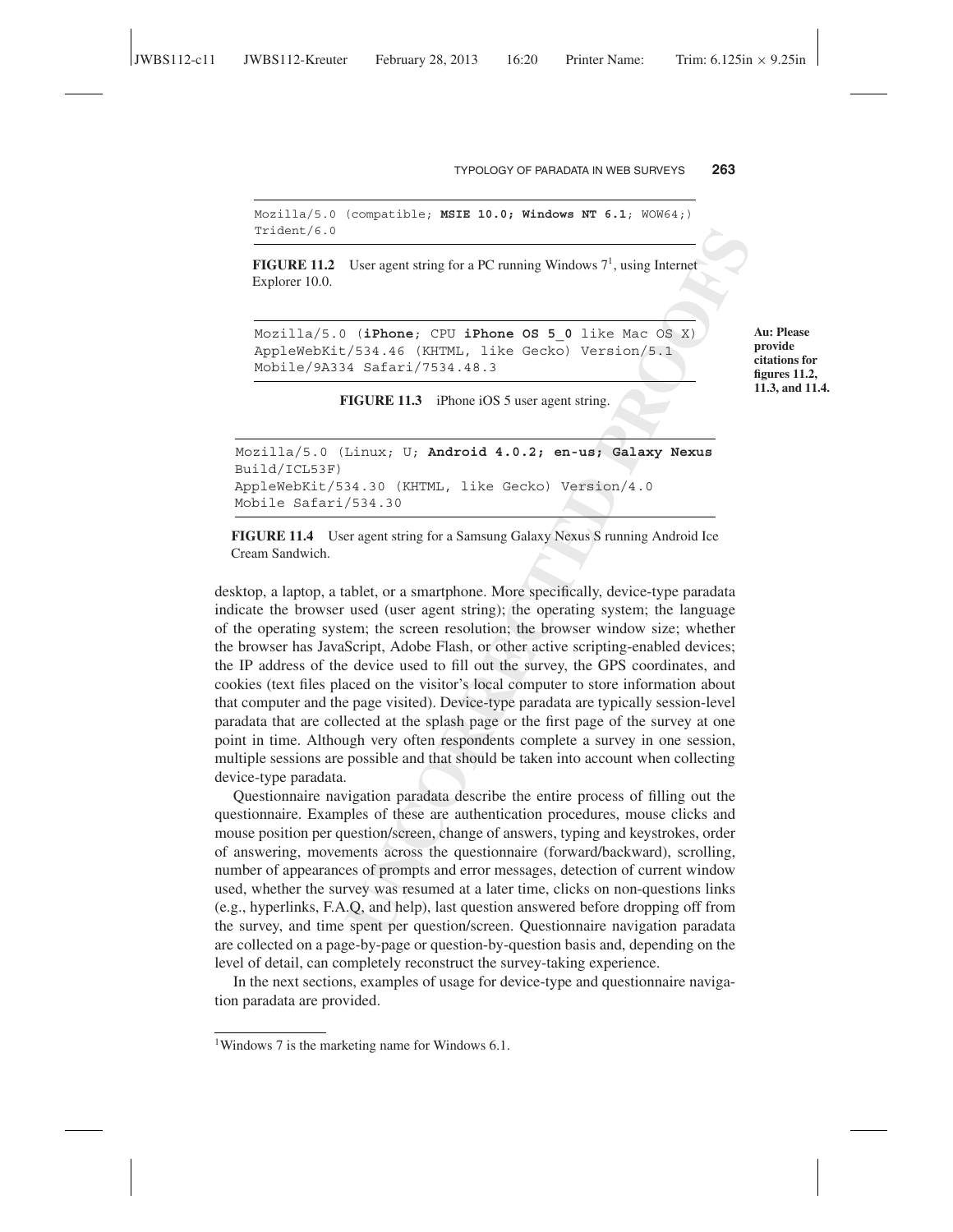#### **11.3.1 Uses of Paradata: Device Type**

Every time a browser connects to a website, it sends a sequence of text called *user agent string*. The information contained in the string is used by the website to select tailored content and formatting (e.g., the smartphone and/or tablet version of the site). User agent string is also used for statistical purposes and other reasons (Callegaro, 2010). For researchers, this kind of paradata can reveal interesting information regarding the browser used to take the survey, and by deduction, the device type and its operating system. To clarify this concept, examples of user agent strings from three devices—a PC, an iPhone, and a Samsung Galaxy Nexus S–are provided.

connects to a website, it sends a sequence of text called *ister*<br>mantion contained in the string is used by the website to select<br>monating (e.g., the smartphone and/or tablet version of the site).<br>Islo used for statistica From a researcher's point of view, it is important to detect the type of platform, the operating system, and the device. By looking at the bold text in the three examples, we can identify the platforms (Windows 7, iPhone, and Android), the type of device (PC, iPhone, and Galaxy Nexus), and the language of the operating system (en-us). The other information presented is more technical. If interested, the reader can consult http://www.useragentstring.com/ for an in-depth explanation of each section of the user agent string and http://www.texsoft.it/index.php?m=sw .php.useragent for more details. Finally, Wikipedia (2011b) gives a broad summary of the topic.

An application of user agent strings to survey research can be found in Callegaro (2010). This publication presents three different studies analyzing user agent strings of Google advertisers answering an online customer satisfaction survey. The surveys were optimized for desktop/laptop computers only. Table 11.1 reports the results from the three studies.

Among all respondents who attempted to complete the survey, 1.2% in the first study did so from a mobile device, 2.6% in the second study, and 1.8% in the last study. As shown in the table, the breakoff rates and partial interview rates are much higher on surveys taken from a mobile device than those taken from a desktop/laptop computer (all differences are statistically significant). In the third study, more detailed paradata were collected to determine whether the respondents who started the survey via mobile phone completed it using the same device or if they switched to desktop/laptop. Among the respondents who started the survey via mobile phone, only 7.1% switched to desktop/laptop to complete it.

In a survey conducted early in 2010 on an online panel, Sood (2011) found a correlation between browser type and survey breakoff and number of items missing.

|        |                       |                | <b>Breakoff Rate</b> |             | Partial Interview Rate |         |
|--------|-----------------------|----------------|----------------------|-------------|------------------------|---------|
| Study  | Location              | Year           | Mobile               | Desktop     | Mobile                 | Desktop |
|        | Asia                  | 02/10          | 37.4                 | $22.0^a$    | 18.3                   | 12.4    |
| 2<br>3 | North Amer.<br>Europe | 06/10<br>10/10 | 24.2<br>24.7         | 8.4<br>13.4 | 6.5                    | 3.6     |

| <b>TABLE 11.1</b> |  | <b>Summary of Breakoff Studies Using User Agent Strings</b> |  |  |
|-------------------|--|-------------------------------------------------------------|--|--|
|                   |  |                                                             |  |  |

 $^{a}p < 0.05$ .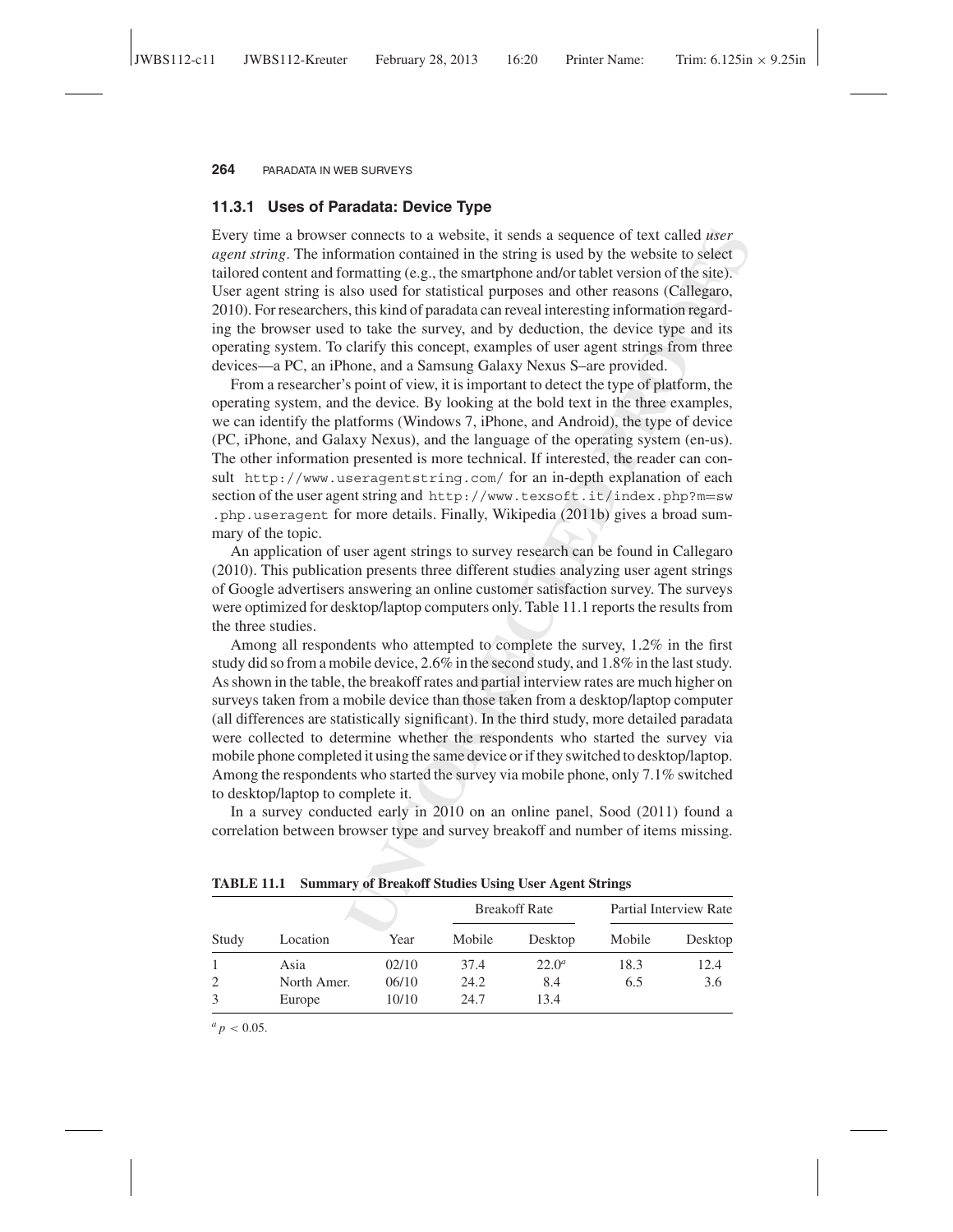```
Width: 1920
Height: 1080
Window width: 1391
Window height: 930
```
#### **FIGURE 11.5** Example of screen resolution and browser window size paradata.

Browsers were classified as old (Internet Explorer 7 or older and Firefox 3 or older) or new (all other browsers). The completion rate of respondents using old browsers, controlling for age, education, and race/ethnicity, was decreased by a factor of 0.75. This research shows how browser type can be used as a proxy for older computers and a potentially slower connection speed. These two characteristics, coupled with the fact that an old browser version is more likely to display a survey incorrectly, contribute to explaining the higher drop-off rates of respondents using older browsers.

The *screen resolution* and the *browser window size* are two other pieces of information that can be captured from the devices accessing the web survey. The screen resolution data results in two values: the width and the height of the screen, expressed in number of pixels. The browser window size data convey how much screen is available when excluding the browser toolbars, navigation, and scrolling bar. It tells us exactly how many pixels the respondents could have seen before doing any scrolling and whether the browser was open at full screen.<sup>2</sup> An example of screen resolution and browser window size data are reported in Figure 11.5.

**Example of screen theorem Window** width: 1393<br> **Window width:** 1393<br> **Window height:** 930<br> **Window height:** 930<br> **Example of screen resolution and browser window size paradata.**<br> **End as Od (Internet Explorer 7 or older** The first two lines tell us that this is an HD 1080 screen with a 16:9 ratio (Wikipedia, 2011a). The other two lines show how much of the browser screen is available to view before scrolling. In this case, the browser is not open at full screen, but there is still considerable real estate shown. The browser window size is the real estate that has to be taken into account when programming web surveys (Callegaro, 2010). Baker and Couper (2007) collected browser window size paradata in a survey about energy use. They tested three versions of the web survey template: fixed at 800 by 600 pixels, fixed at 1024 by 768 pixels, and adjustable. Respondents whose monitor width was less than 1024 pixels had a higher mean completion time on the fixed template of 1024 by 768 compared to respondents in the other two conditions. Two explanations are possible: these respondents had to do horizontal scrolling to properly see the questions and that added extra time and effort, or a monitor with less than 1024 width resolution is, by definition, older, as might be the computer attached to it. This can add extra time to the navigation of the survey. They also found that respondents whose browser width was less than 800 pixels were more likely to break off in the fixed template of 1024 by 768 size compared to respondents in the two other conditions. The greater number of breakoffs could be due to the amount of horizontal scrolling necessary to properly see the questions; however, there are currently no studies to support this theory.

<sup>2</sup>The readers can point their browsers to the following site: http://www.javascripter .net/faq/browserw.htm in order to know their browser window size.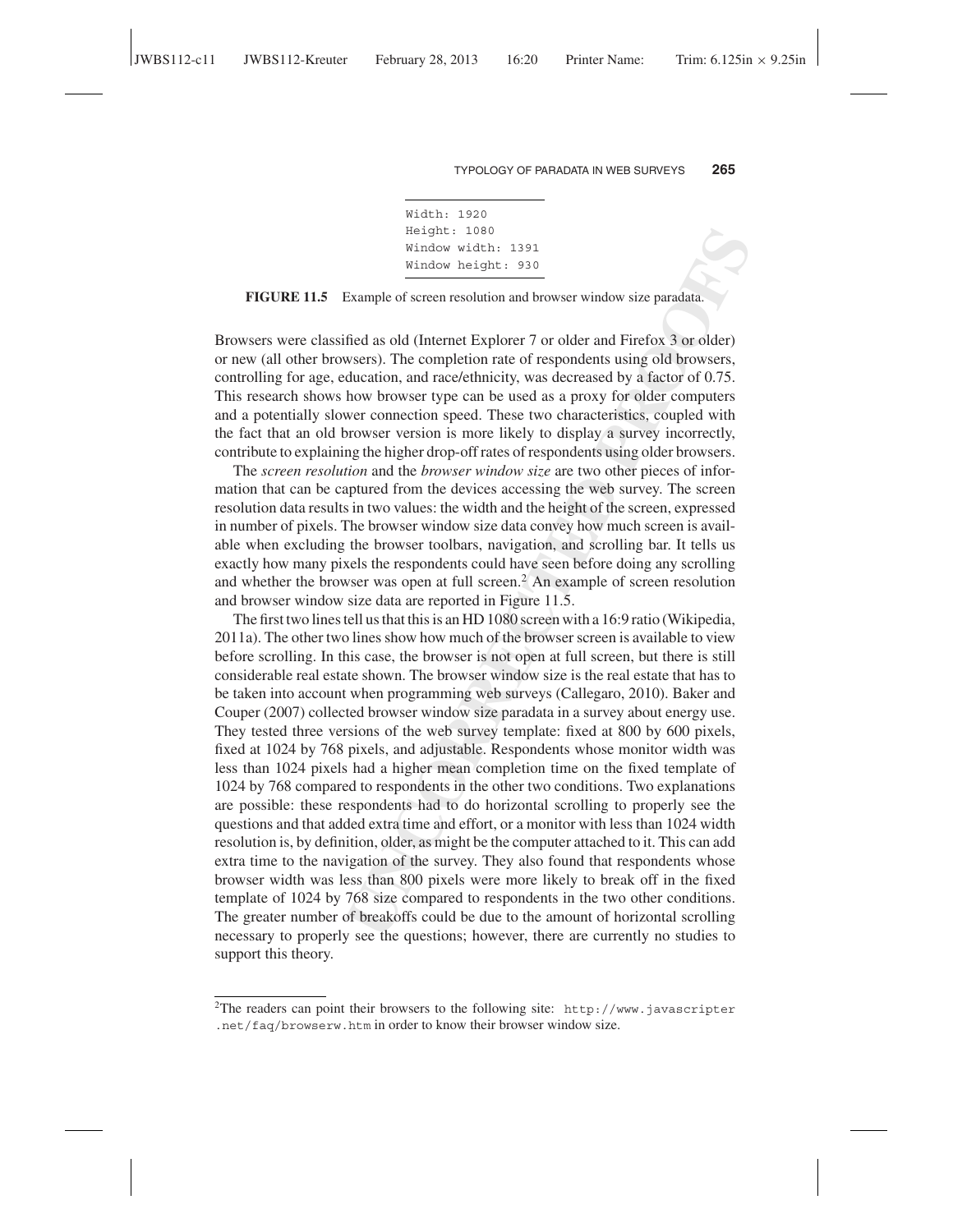**Exaction duration** and the different and the different and to the pactor of the single strow were perform question validations, provide message feedbacks and to enhance the interactivity of a question screen. In current, The *detection of JavaScript and Flash* is very useful to verify what a respondent can see and do in a survey. JavaScript adds functionalities to web pages. For web surveys, JavaScript is used to perform question validations, provide message feedbacks and help, and in general, to enhance the interactivity of a question screen. In current browsers, JavaScript is, by default, generally enabled. It is estimated that about 2% or less of computer users have JavaScript disabled (Zakas, 2010). Flash is used for advanced question types, such as drag and drop (rank order) question slider bars. If the respondents do not have Flash installed on their computers, they will be prompted to install it; without Flash installed, they might not be able to see that particular question. It is important to note that respondents who use iPads to answer a survey are not be able to use Flash technology, as it is not supported by Apple on iPhones and iPads. Based on a survey of Lightspeed opt-in panel members, Adobe estimates installation of Flash Player 10 and below at 98.7% in mature markets (Adobe, 2011). It is important to measure these rates in the specific survey the researcher is conducting, as they are useful statistics that can add more insight about data quality.

*IP address* information can be used in different ways. For example, in online psychological experiments, IP address paradata were used to delete duplicate submissions for the same experiment (Reips). The use of IP address to detect multiple submissions is becoming less and less effective due to higher use of dynamic IP addresses than in the past and the share of the same IP address from multiple devices. The IP address can also be used to estimate the location of the respondent while taking the survey. The collection of IP addresses needs to be carefully evaluated by the researchers because of its sensitive nature. As discussed later in this chapter, depending on what legislation develops, IP address paradata may be considered personally identifiable information; therefore, a survey would not be considered anonymous if the IP address is collected.

*GPS coordinates can also be useful information for researchers*. Some devices, such as smartphones and tablets, have a built in GPS receiver. With the user's consent, the GPS receiver can provide coordinates to the data collection agency that can be used to track the location where the survey was conducted. As an example, GPS coordinates of interviewers administering a survey with a cell-enabled iPad were used to check the location of the interviewers in the field for quality assurance reasons (Dayton and Driscoll, 2011).

*Cookies* are another source of valuable information. According to the European Society for Opinion and Market Research (ESOMAR, 2011a) Guideline for Online Research, they are defined as follows:

Cookies are small text files stored on a computer by a website that assigns a numerical user ID and stores certain information about your online browsing. Cookies are used on survey sites to help the researcher recognize the respondent as a prior user as well as for other survey control or quality functions. The data stored on cookies is [*sic*] not personalized and they can be rejected or deleted through browser settings (ESOMAR, 2011a, p. 8).

Cookies are associated with a specific domain, which can access and modify them. The information is stored with a creation and expiration time stamp. Some companies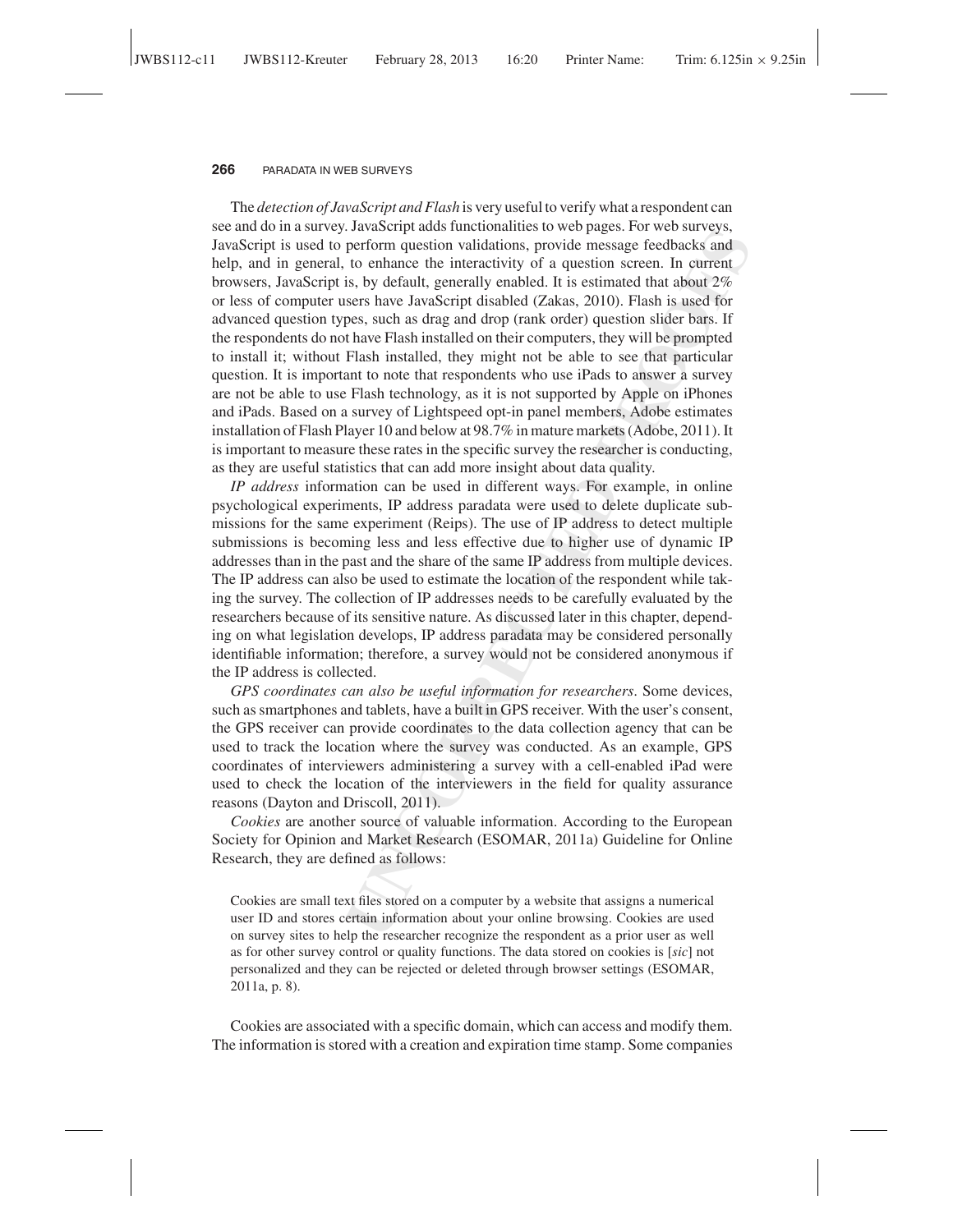| <b>TABLE 11.2</b> Percent of Cookies Deleted per Month by Country |             |             |  |  |
|-------------------------------------------------------------------|-------------|-------------|--|--|
| Country                                                           | First party | Third party |  |  |
| Australia                                                         | 27.7        | 36.6        |  |  |
| <b>Brazil</b>                                                     | 33.4        | 40.4        |  |  |
| France                                                            | 27.0        | 35.3        |  |  |
| Germany                                                           | 22.8        | 30.4        |  |  |
| New Zealand                                                       | 28.0        | 36.4        |  |  |
| United Kingdom                                                    | 26.8        | 35.0        |  |  |
| <b>United States</b>                                              | 28.5        | 34.8        |  |  |
| Average                                                           | 27.7        | 35.6        |  |  |
|                                                                   |             |             |  |  |

**Au: Please provide citation for Table 11.2.**

use them to ensure that only one survey has been taken from the same device. The use of cookies in web surveys is, however, not very well documented. For this reason and due to the European Union's e-Privacy Directive as well as pressure from the Center for Democracy and Technology, in September 2011, ESOMAR (2011b) launched a survey on the use of cookies and tracking technologies. Also, according to the ESOMAR guideline, "Researchers must include clear, concise, and conspicuous information about whether they use cookies and if so why" (2011a, p. 8).

Because cookies can be deleted and rejected via the browser setting, it is useful to provide an estimate of cookie deletion. In one of the few studies available on cookie deletion, Comscore (2011) recently estimated the average deletion rate in seven countries. For first-party cookies (those delivered directly by the website hosting the content), average deletion was estimated at 27.7% per month; for third-party cookies (those associated with objects, for example, advertisements that are delivered by a third party), it was 35.6% per month. Yahoo was the website used for first-party cookies, and for third-part cookies, the website was Double-Click, which uses cookies to count and serve targeted advertisements.

First party<br>
27.7 36.6<br>
33.4<br>
32.7 36.6<br>
33.4<br>
22.8 36.6<br>
22.8 36.9<br>
22.8 36.4<br>
22.8 36.4<br>
22.8 36.4<br>
22.8 36.4<br>
22.8 36.4<br>
22.8 36.4<br>
22.8 28.0<br>
22.8 36.4<br>
22.7 35.6<br>
22.7 35.6<br>
22.7 35.6<br>
22.7 35.6<br>
22.7 35.6<br>
22.7 35.6<br> In a previous study conducted in the United States using the same methodology as the Comscore study, first-party cookie deletion was estimated at 31% and third party at 27% (Abraham et al., 2007). Singer and Couper (2011) make a valid point that the data presented in the Comscore study are collected on Internet users who agreed to have their Internet behavior tracked online, and for this reason, this can be an underestimation of the phenomenon. Conversely, it can also be an overestimation of the real percentages because the panel members know that they are being tracked. Regardless, these studies provide evidence that some users delete their cookies on a regular basis and that some proportion of the Internet population is concerned about them. From a survey data collection point of view, if cookies are used by the survey organization, their deletion by some of the respondents will introduce missing values in the cookies paradata.

#### **11.3.2 Uses of Paradata: Questionnaire Navigation**

In this section, examples of usage of questionnaire navigation paradata are presented. *Authentication procedures* capture successes and failure to log into a survey in case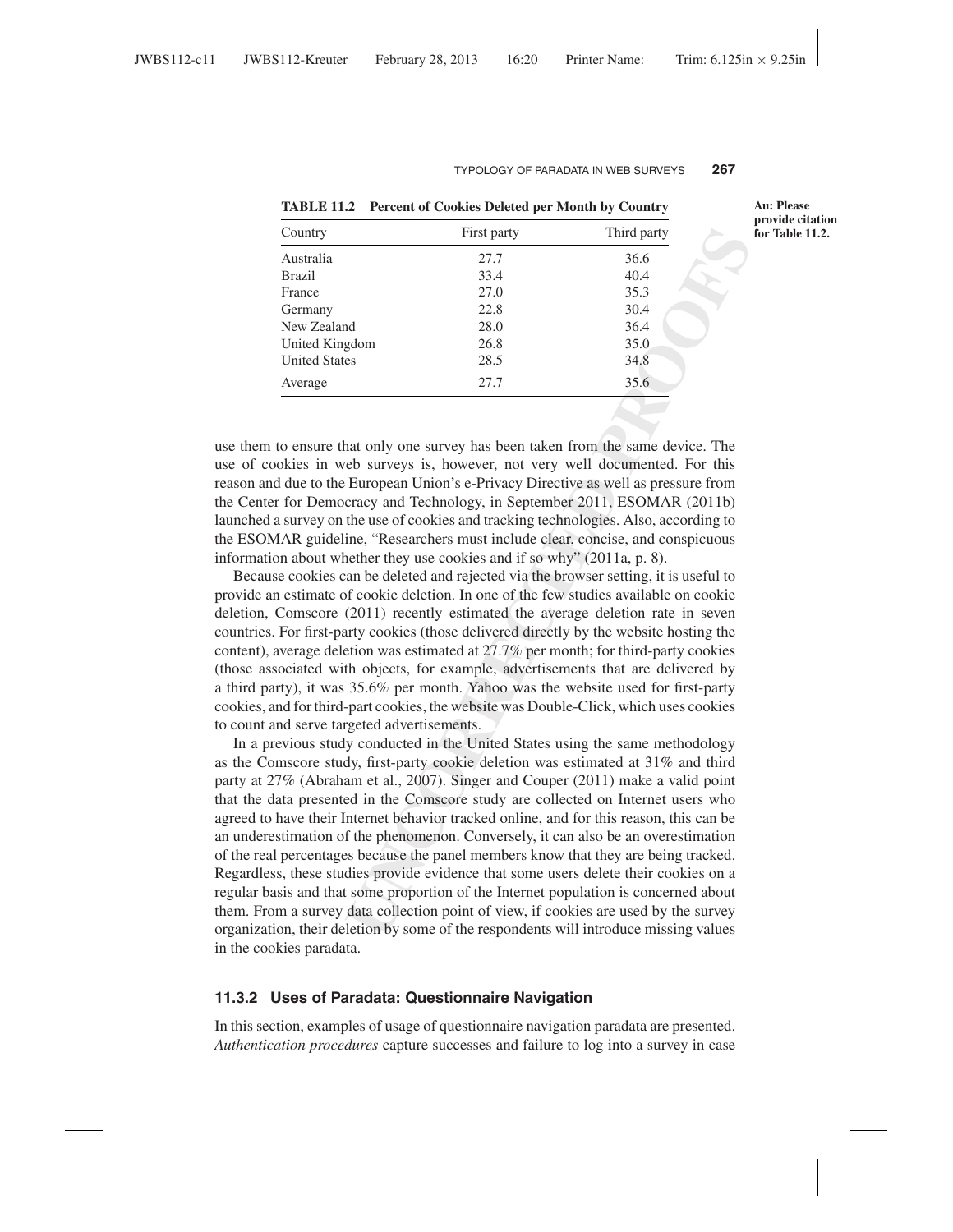```
M5481174 |B30<del>6</del><br>
M160|101|1750#<br>
M160|101|1750#<br>
M366|192|550#<br>
M486|192|350#<br>
M489|22|300#<br>
M489|22|300#<br>
R410|16#<br>
R410|15#<br>
R410|15#<br>
C493|345|3001#<br>
C493|345|3001#<br>
C493|345|3001#<br>
C493|345|3001#<br>
C493|345|3001#<br>
C493
 lXNtoilre7.2|1|M677j13j1320#
  M548|174|830#
  M160|101|1750#
  M366|192|550#
  M728|4|7690#
  M489|247|610#
  C493|229|3301#
  R110|1#
  C493|280|4301#
  R110|3#
  C493|345|3901#
  R110|5#
  C521|399|3801#
  SU521|399|60|undefined#|
```
**FIGURE 11.6** Navigation strings from Stieger and Reips (2010, p. 1490).

the respondent has to enter a login and password. One common case is when the survey invitation is given in a letter. For example in the April 2011 American Community Survey Internet test Horwitz et al. (2012) computed failed login rates where respondent had to enter a 10 digit user ID and 4 digit PIN they received in the mail.

*Mouse clicks* and *mouse position* can be captured using JavaScript. For example, Stieger and Reips (2010) were able to capture 336,262 single actions of 1046 participants during an online questionnaire. An example of navigation paradata is shown in Figure 11.6.

In Figure 11.6,  $lxNtoilre7.2$  is the ID assigned to the respondent. M stands for mouse, and the first number is the position of the mouse on the *x*-axis while the second number is the position on the *y*-axis. The third number in each row is the time spent for that action in milliseconds. C stands for click and R for radio buttons while SU stands for submit. Using the overall length of the mouse track for each page, the authors of this study were able to measure that  $11\%$  of questionnaires showed excessive mouse movements (defined as below and above  $\pm 2$  standard deviations from the mean).

*Change of answers* is an indicator of potential confusion with a question and paradata of these changes can be used to improve questionnaire design. Although there is research on change-of-answer analysis using paper and pencil questionnaires (Christian and Dillman, 2004), these data require tedious manual coding to be collected. Change-of–answer paradata in online surveys are easier to collect. The navigation string presented in Figure 11.6 includes change of answers. In this case, the respondent selected radio button 1 (line 8 in the code), then changed the answer to 3 (line 10) and finally to 5 (line 12) before submitting ( SU). Stieger and Reips (2010) showed that changes of answers for opinion questions were more frequent (5.4%) than for factual questions (1.5%). They also provided evidence of how semantic differential questions are problematic to answer, from a respondent's point of view, due to their high number of answer changes. In an online survey of Washington State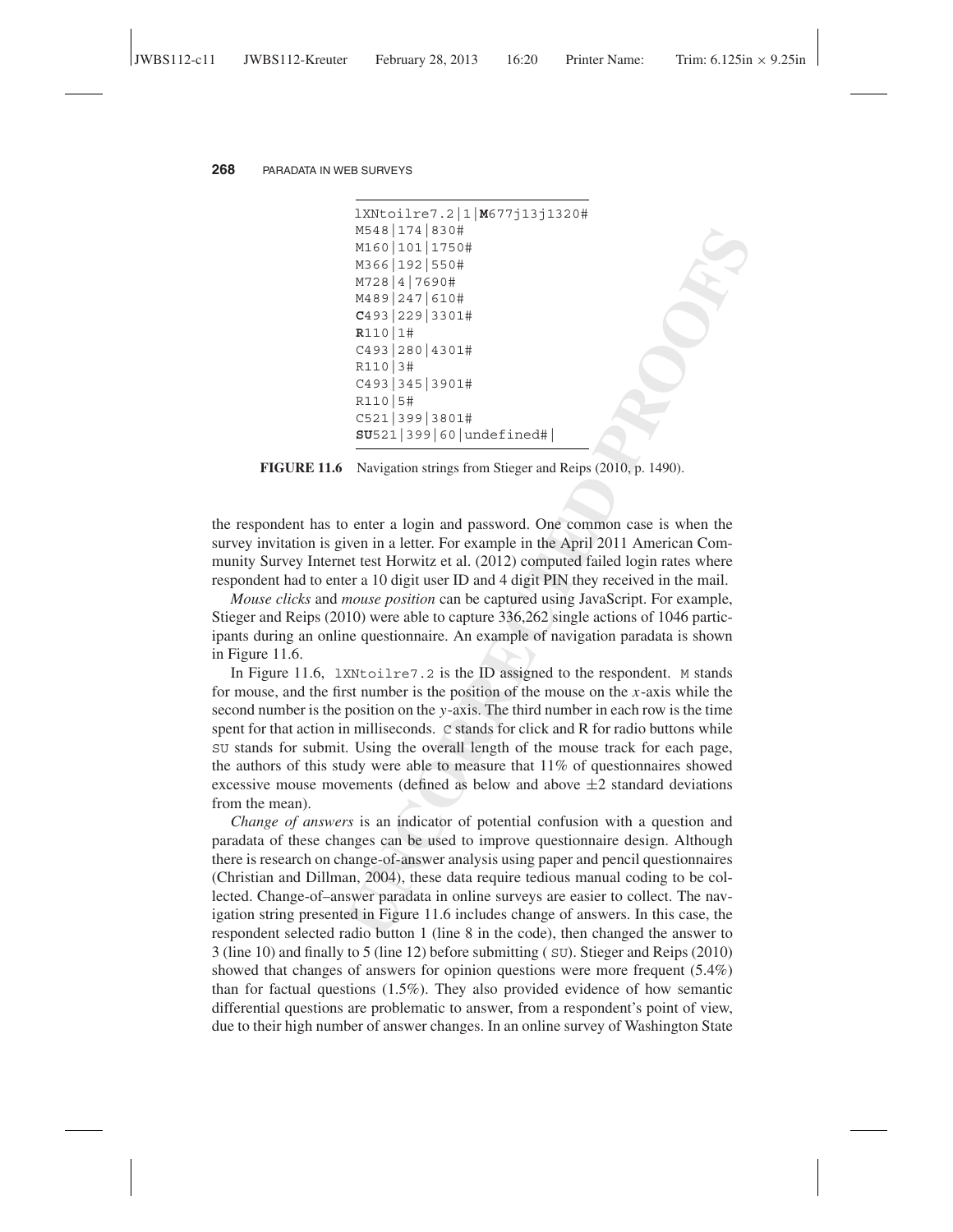win that the caption tracciot, responsed we the mote racts of<br>the responsible and the responsed in the properties in a reciprocal fashion (e.g., from 1 to 5 and vice versa)<br>escale was fully labeled. The author of the stud students, Stern (2008) found that when a questions with a 5-point response option scale was presented with only the endpoint labeled, respondents were more likely to change their answers in a reciprocal fashion (e.g., from 1 to 5 and vice versa) compared to when the scale was fully labeled. The author of the study attributes the finding to respondents having more difficulty in interpreting the direction of the scale when there are only endpoint labels. Stern also used paradata on change in answers (checking and unchecking a box) in a question with a check–all-that-apply format to explain the phenomenon called subtraction effect (Mason et al., 1994). A subtraction effect in questionnaire design happens when important considerations are taken out of the thought process for a later question, that is, respondents avoid giving redundant information. For example, students had trouble discerning libraries from library instructions when asked about resources used at their university in a check-allthat-apply format. When "libraries" was placed before "library instructions," 20% of students selected library instructions. When "library instructions" was placed before "libraries," the percent endorsing it raised to 52% (Stern, 2008).

In an application of paradata to improve establishment surveys, Haraldsen (2005) created a quality index based on the *number of prompts, error messages, and data validation messages*. Subsequently, the quality of online questionnaires at Statistics Norway is now evaluated using the following formula:

> Quality index  $= 1 \sum$  activated errors possible errors number of respondents

The number of possible errors is the sum of all potential prompts, all potential error messages, and all validation messages programmed in the web instrument. The number of activated errors is a count of how many prompts, error messages, and data validation messages were activated during the survey by the respondents. In the bestcase scenario, this number would be 0, which means the respondent was able to fill out the web survey without generating any prompt, error, or data validation messages. The goal is to decrease the number of activated errors by improving the visual design and the clarity of the questionnaire, together with improving the wording of each question.

The *detection of the current window used* is a very insightful type of paradata that is not widely used in web surveys. It is possible to collect what window is currently activated by the respondent. This can tell us, for example, when and where the respondents are doing something else during the survey, such as reading an email. This type of paradata can enlighten the interpretation of extremely long time spent on a question screen and help cleaning the time latency data. We could not find a survey example but we did find an example in the webinar software area. Some webinar software provide a dashboard to the instructor with a measure of attentiveness. In other words the software computes the percent of attendees that have not the webinar window open as their current window used. From their point of view, the higher this number, the more attendees are distracted or doing something else.

*The last question answered before dropping off* is probably the most common type of paradata used in online surveys. This information determines if a survey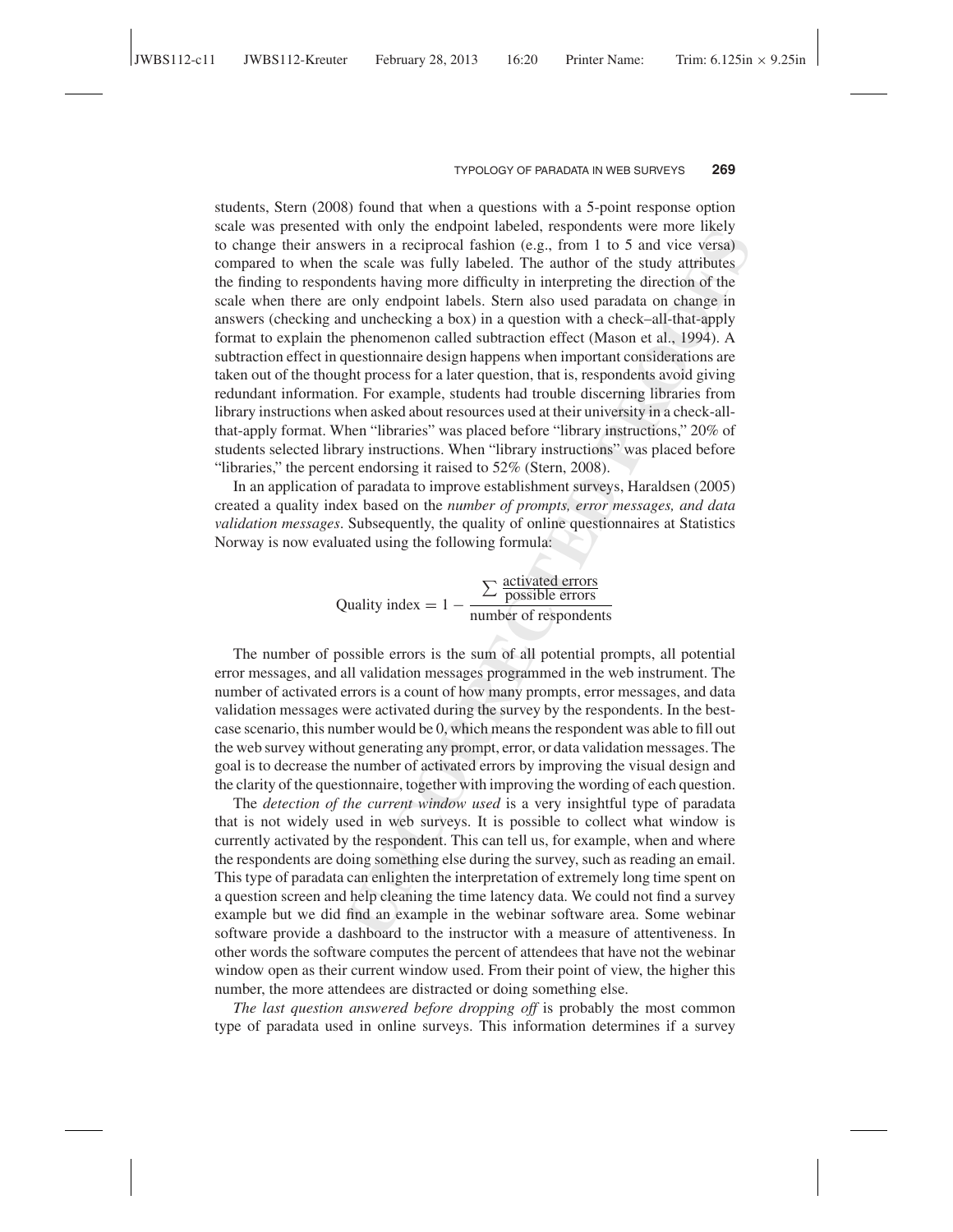can be classified as complete (all/most questions answered), partial (key questions answered) or breakoff (not enough questions answered to be counted as complete in the final dataset). The classification of a survey as complete, partial, or breakoff is the initial component used when computing response rates (American Association for Public Opinion Research, 2011).

The number of breakoffs per question type was analyzed by Peytchev (2009). The author found that open-ended questions increased the chances of breakoff by almost 2.5 times (vs. a closed question), long questions by 3 times (vs. a short question), slider bars by almost 5 times (vs. a radio button question), and introductory screens by 2.6 times (vs. introduction screens). Sakshaug and Crawford (2010) in a national survey of college students analyzed breakoff rate by question and found that about 16% of all breakoffs happened at a specific question of a very sensitive nature, specifically when students were asked permission to access their school records.

Using a combination of paradata regarding item nonresponse and last question answered before dropping off a survey, Bosnjak (2001) was able to create a typology of seven response patterns in web surveys. The most notables are "unit nonrespondents," subjects who break off from the survey after the welcome screen has been displayed and the "lurkers" who, if allowed, check out the entire questionnaire but have few or no responses.

to to colouge questions answetch obe colunted as tomplete metal consideration of a survey as complete, partial, or breakoff is used when computing response rates (American Association akoffs per question type was analyzed *Time spent per screen or time latency* is another common type of paradata that has generated numerous publications and has provided key insights in the survey response process. Before online surveys, the collection of time latency data was confined to computer labs (Fazio, 1990), interviewers, or CATI systems (Mulligan et al., 2003). With online surveys, time latency data can be collected on the server side or on the client side. The server-side data collection contains download times and other extra components as compared to the client-side data. For example, Yan and Tourangeau (2008) estimate that response times collected on the server side are 3–4 s longer than on the client side. Kaczmirek (2009, p. 91) offers an in-depth explanation of this. From a researcher's point of view, client-side response latency is preferred over server side because it offers a true value of response time and provides the level of precision necessary to answer the research question." The good news is that the correlation between these two measures is very high and ranges from 0.91 to 0.99 in the Yan and Tourangeau (2008) study and between 0.94 and 0.99 in Kaczmirek (2009, study 3).

A good review on time latency paradata used to either shed light on the response process or to assist in the development of a theory is found in Couper and Kreuter (2013). Due to space considerations, only four different applications of time latency paradata with the relevant insights from each study are presented here. Other examples not discussed here include, for example, Lenzner et al. (2010) and Ranger and Ortner (2011).

Callegaro et al. (2009) used response latency to measure time spent on items of an online personality assessment. Job applicants (optimizers) took more time answering questions in the assessment tool than did job incumbents (satisficers). This result supports the perspective that deeper cognitive processing requires greater effort and takes more time.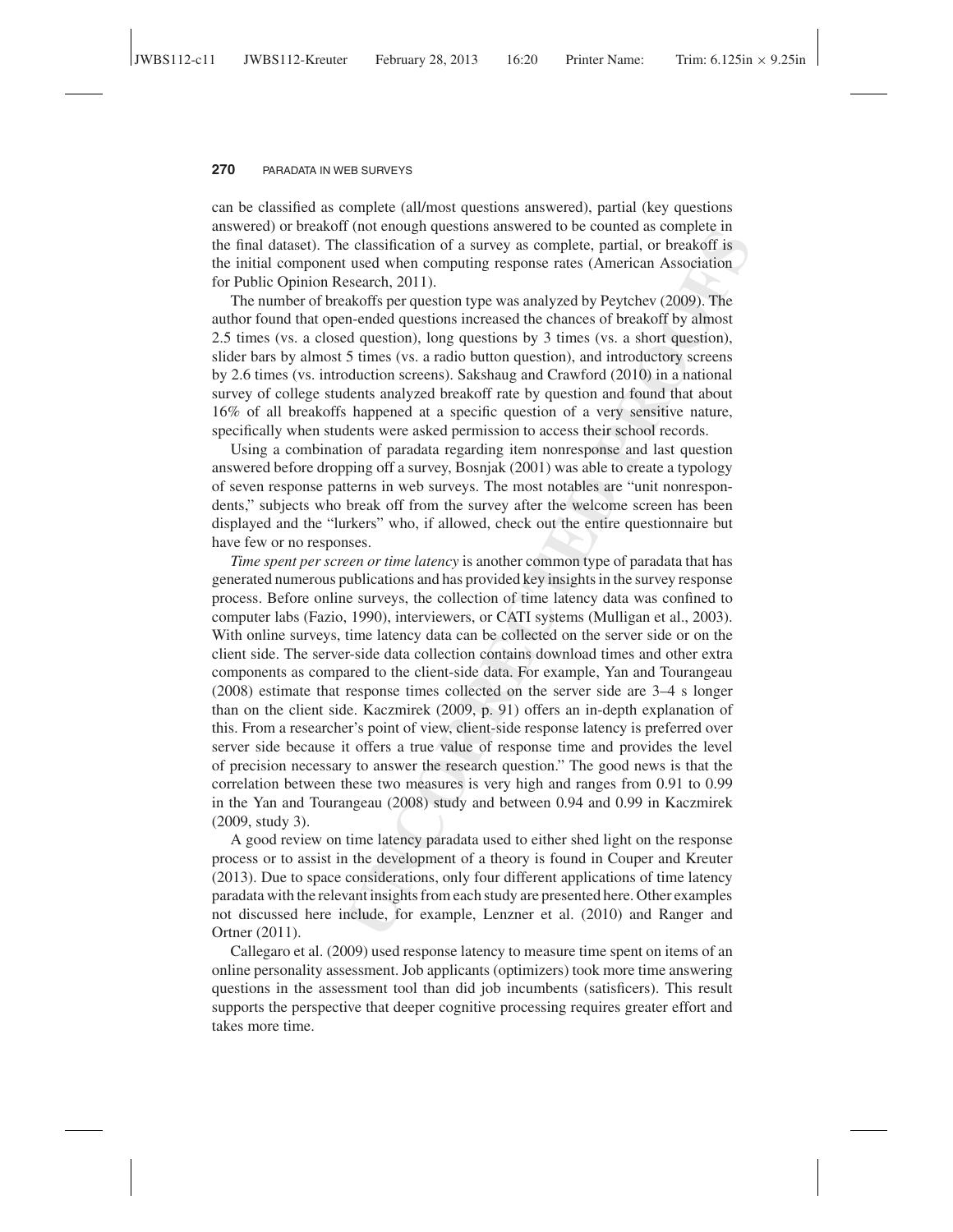#### USING PARADATA TO CHANGE THE SURVEY IN REAL TIME: ADAPTIVE SCRIPTING **271**

Heerwegh (2003), using time latency collected in a web survey, reproduced an experiment conducted by Bassili and Fletcher (1991), where response time was collected by telephone interviewers. The results of the web experiment validated the previous experiment, showing that respondents with weaker attitudes take more time in answering survey questions than respondents with stronger, more stable attitudes.

Haraldsen et al. (2005) used a combination of paradata—time latency and percent of respondents changing their answers—to identify problematic questions in an online customer satisfaction survey conducted by Statistics Norway.

Lastly, Yan and Tourangeau (2008) were able to provide evidence that highereducated respondents responded faster than lower-educated subjects, and younger respondents faster than older respondents. Survey experience also made a difference; subjects who had completed at least 15 online surveys were faster than subjects with less survey experience. Question characteristics were also of interest; demographic questions took less time to answer than factual and attitudinal questions. Finally, respondents became faster as they approached the end of the questionnaire.

Questionnaire navigation paradata can be collected on the different devices that are used to conduct surveys. Although the examples above generally refer to desktop/ laptop or smartphone/tablet paradata, it is possible to collect them on other devices, such as a personal digital assistant (PDA) as shown by McClamroch (2011).

## **11.4 USING PARADATA TO CHANGE THE SURVEY IN REAL TIME: ADAPTIVE SCRIPTING**

**U** sy bassin and 'retuchet (1>51), white 'tappost cannot be the me interviewers. The results of the web experiment validated ent, showing that respondents with weaker attitudes take more parentic states and combination of All the examples of paradata usage presented thus far have been to explain survey processes and respondents' behaviors as well as to shed light on the quality of some answers. Another use of paradata that was pioneered in the early 2000s by Jeavons (2001) is *adaptive scripting*. Adaptive scripting refers to using paradata in real time to change the survey experience for the respondent. Jeavons explains adaptive scripting as a way to mimic what a good interviewer would do, such as adapting to the respondent's needs, encouraging a respondent who is about to give up to complete the survey, or reducing the speed of reading the questions to adjust to the respondent's pace. Because web surveys have little flexibility, paradata can be a solution to this issue.

Conrad et al. (2007) experiment 2, for example, provided clarification for questions based on the respondents' inactivity. After a certain time threshold, the system provided a clarification on the question. Another example of adaptive scripting is using time latency data to trigger specific prompts. Conrad et al. (2011) showed a prompt to respondents who were answering too quickly, encouraging them to provide accurate answers. The prompts reduced straightlining without increasing breakoffs and also improved the accuracy of answers among respondents who had some college or associate degree level of education. These two examples clarify how Jeavons' idea of adaptive scripting in web surveys can be executed using paradata as the trigger.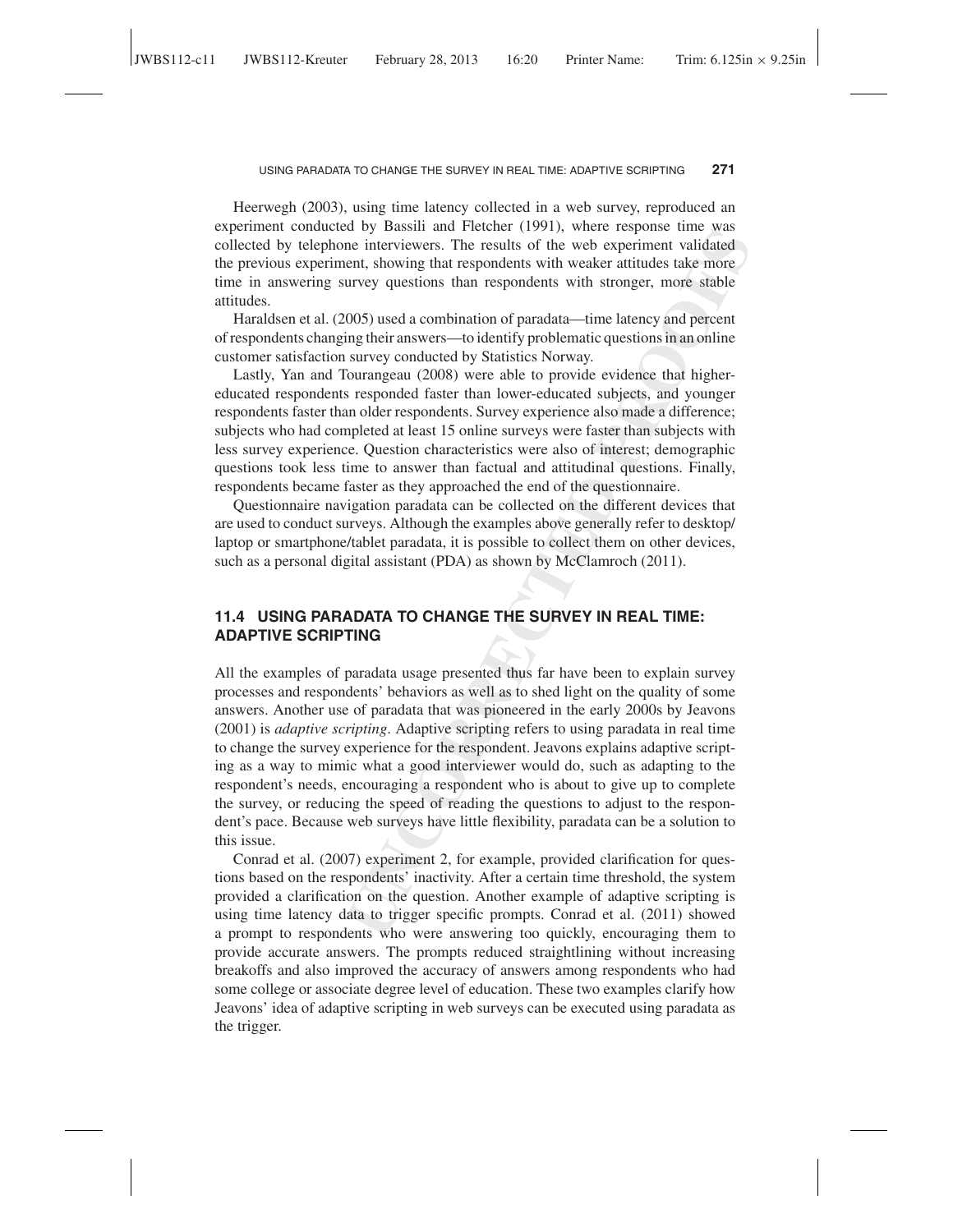## **11.5 PARADATA IN ONLINE PANELS**

the studies cited above refer to use of paradata for single web<br>
the studies cited above refer to use of member can be stored, a<br>
lime panels he entire instory of each member can be stored, a<br>
emerges. Examples are number All the examples and the studies cited above refer to use of paradata for single web surveys. There are however a separate class of paradata that are available in online panels. Because in online panels the entire history of each member can be stored, a new class of paradata emerges. Examples are number of survey invitations received, number of surveys completed, topic of survey completed, last survey completed, and many more. For example Tortora (2008) found a nonlinear relationship between number of survey invitation and attrition in the Gallup online panel. Panel members attrited at a higher level after one of the two survey requests (early attrition). Then the attrition rate stabilized up to 13–15 survey request where it increased sharply again. He also found a relationship between survey topic and attrition. By giving a score on survey topics as being poll-like/social surveys or market research surveys, the author found that attrition rate was lower for panel members who completed relatively more poll-like or social surveys than market research surveys. Paradata for online panels is definitely a less explored and published topic.

## **11.6 SOFTWARE TO COLLECT PARADATA**

There are two main classes of software to collect paradata: specific paradata software and paradata collection tools embedded in commercial and non-commercial survey platforms.

Specific paradata software includes Client Side Paradata (CSP) by Dirk Heerwegh, which is probably the first freely available client-side paradata script. At the time of this publication, CPS Version 3.0. is a JavaScript component that can be added to virtually any web survey. The script detects "clicking hyperlinks," "manipulating input elements" (radio buttons, check boxes, drop-down boxes, text fields, and text areas), and "submitting the form." These actions are captured and recorded along with a time stamp. The script is available on Dirk Heerwegh's personal homepage at https://perswww.kuleuven.be/~u0034437/public/csp.htm, and a detailed description can be found on this webpage and in Heerwegh (2002, 2003).

An extension of the CSP lies within the Universal Client Side Paradata (UCSP) project (Kaczmirek, 2009). It requires only a single code insertion per survey and collects all events on a single web page. The script is free to use and can be found on Lars Kaczmirek's personal homepage at http://www.kaczmirek.de/ucsp/ ucsp.html and a detailed description can be found in Kaczmirek (2009) and Kaczmirek and Neubarth (2007).

A second type of software, which comes from the online psychological experiment literature, is User-ActionTracer (UAT) (Stieger and Reips, 2010). UAT is a piece of code that tells the participant's web browser to store information, including timing of all actions, all mouse clicks (single and double), choices in drop-down menus, radio buttons, all inserted text, key presses, and the position of the mouse pointer. An example of the output can be found in Figure 11.6. The tool is available by request from Stefan Stieger. Collecting paradata using commercial and non-commercial software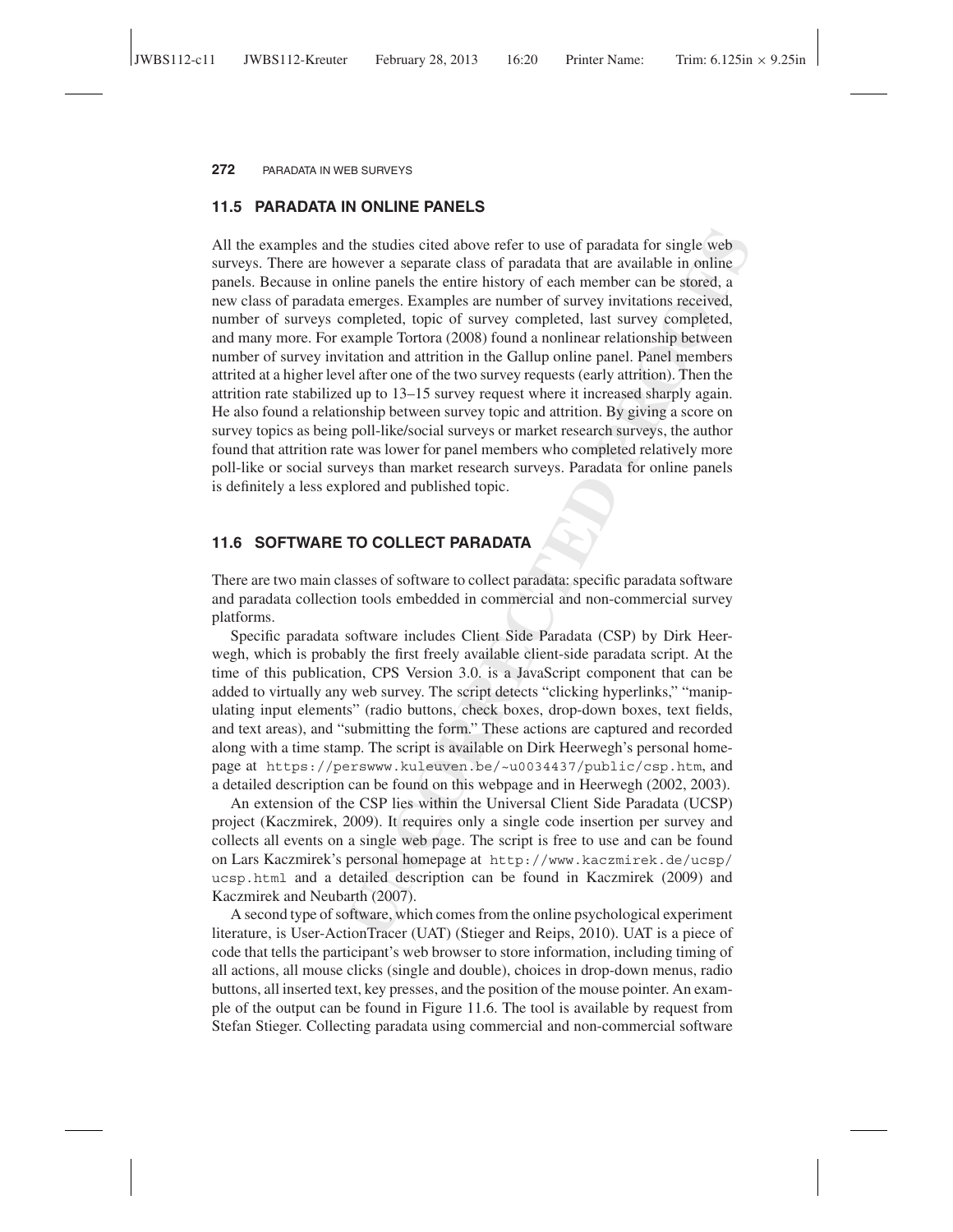#### ANALYSIS OF PARADATA: LEVELS OF AGGREGATION **273**

varies quite dramatically. More generally, we can say that some survey platforms allow inserting specific JavaScript in the survey and storing paradata in a hidden variable.

The statistic of the University of Lipliplian, Kavčić et al. (2012) reviewed<br>data the University of Lipliplian, Kavčić et al. (2012) reviewed<br>forms. Of 143 of those, they were able to obtain a free demonstrated paradata fo In a study conducted at the University of Ljubljana, Kavčič et al. (2012) reviewed 365 web survey platforms. Of 143 of those, they were able to obtain a free demo version. When looking at three basic paradata features, the evaluation was not very positive. Thirty percent of platforms provided paradata for total survey time, 4% provided page by page time latency paradata, and only 1% provided paradata on page tracking such as movement across the questionnaire. For 8% of survey platforms these three types of paradata collection was unclear.

## **11.7 ANALYSIS OF PARADATA: LEVELS OF AGGREGATION**

At the post data collection stage, researchers can analyze paradata at different levels of aggregation. According to Kaczmirek (2009, p. 83), there are four levels of aggregation of paradata that have an impact on their collection and analysis.

- 1. At the first level of analysis, individual respondent's actions, such as mouse clicks, the location of the mouse, or any change of answers are recorded sequentially, but the number of individual actions cannot be predetermined. Paradata at this level create non-rectangular matrix datasets, making data analysis more challenging.
- 2. At the second level, paradata from the first level for example, the number of mouse clicks on a page or the number of changes per answer – are aggregated across actions but within the same respondent. These data are rectangular in nature and easier to analyze. This second level is more focused and allows for better formulating of research questions.
- 3. At the third level, second-level paradata are aggregated across respondents or variables. For example, researchers can compute the average number of answer changes for the entire questionnaire *per respondent* or the average number of answer changes for a specific question *across all respondents*.
- 4. The fourth level is the highest level of aggregation. Data at this level are aggregated across respondents *and* variables. It provides a single number per survey, such as the average survey length or the survey response rate.

First-level paradata can overwhelm the researcher because of its volume and the non-rectangular data format. They do, however, provide the highest level of detail for analysis. The strategy is to decide in advance what research questions should be answered and, if possible, on what questions and or sections of the questionnaire. For example, if a survey contains a question wording experiment, focusing on firstlevel paradata for that specific experiment can be useful as another tool to assess the quality of the data. Second-level paradata are easier to collect and analyze, and some survey platforms provide them already precoded. For example, some survey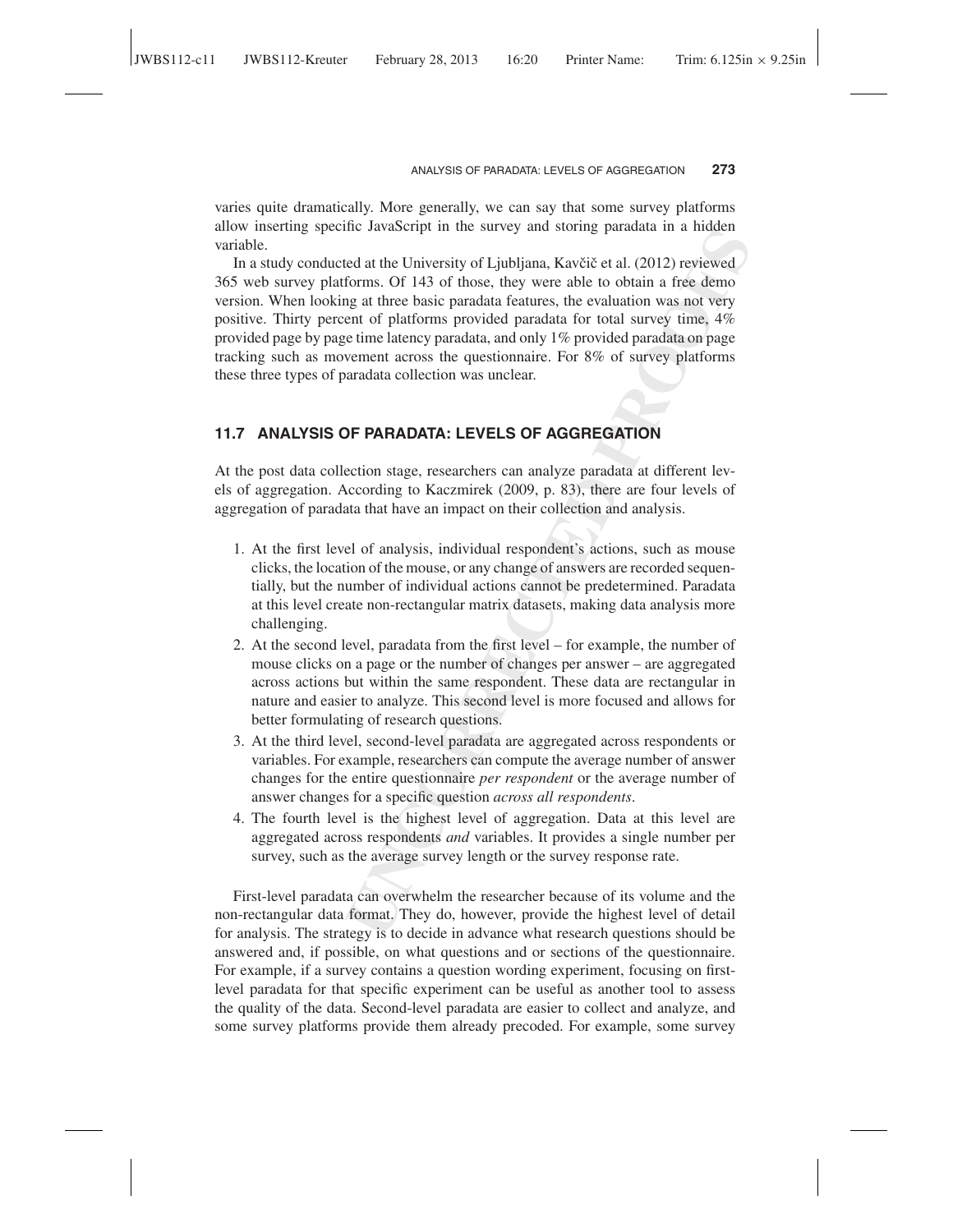platforms collect and parse user agent strings automatically and tell what device was used to complete the survey. If the survey platform does not parse user agent strings automatically, there are external tools, such as the ones available at  $http://user$ agent-string.info/download that can accomplish the same task. Third-level paradata are the sum of second-level paradata and provide useful summary statistics for the survey. Examples of fourth-level paradata are response rates, average time to take the survey, and percent of respondents who took the survey on a mobile phone.

## **11.8 PRIVACY AND ETHICAL ISSUES IN COLLECTING WEB SURVEY PARADATA**

Some types of paradata information, such as the IP address, constitute a form of personally identifiable information that together with e-mail and/or a mailing address can be used to identify a respondent. These data need to be protected (as explained later in this chapter) and treated carefully by the survey company and the data users. The significance of collecting IP addresses is reflected in a separate section in the new ESOMAR guideline, which states the following:

An IP address might constitute personal data in combination with other identifiable data but there is no international consensus about the status of IP addresses. They can often identify a unique computer or other device, but may or may not identify a unique user. Accordingly, ESOMAR requires compliance with the relevant national and/or local law and/or regulation if it classifies IP addresses as personal data ESOMAR (2011a, p. 8).

**UNCORRECTED PROOFS** The use of cookies by survey and online panel companies, as previously discussed, poses privacy and ethical questions. For example, the World Wide Web Consortium (W3C) is working on a document defining the mechanisms for the so-called Do Not Track (DNT) HTTP header, which is basically a way a user can easily disable any tracking from a particular website (W3C, 2012). The DNT standard is under discussion in the Unites States Congress and by the Federal Trade Commission. European regulators have expressed concerns about online tracking as well. The Council of American Survey Research Organizations (CASRO) and ESOMAR recently expressed their concerns about the DNT and its implication for online market research and online panel management. The two associations have argued that "regulations should be limited to tracking for online behavioral advertising purposes and not extend to legitimate research, which is distinct from advertising and marketing" (CASRO and ESOMAR, 2011), (Stark, 2011, p. 1).

The ethical issues involved in collecting paradata are emerging topics that are now under frequent discussion. Should the respondent be informed that the researcher is capturing and using paradata? If so, how should this be communicated? In a recent study, Singer and Couper (2011) asked members of the Dutch Longitudinal Internet Studies for the Social Sciences (LISS) probability-based panel if the researcher could use the members' paradata. The authors varied three different descriptions of paradata. The request came at the end of a survey, and about 38.4% of respondents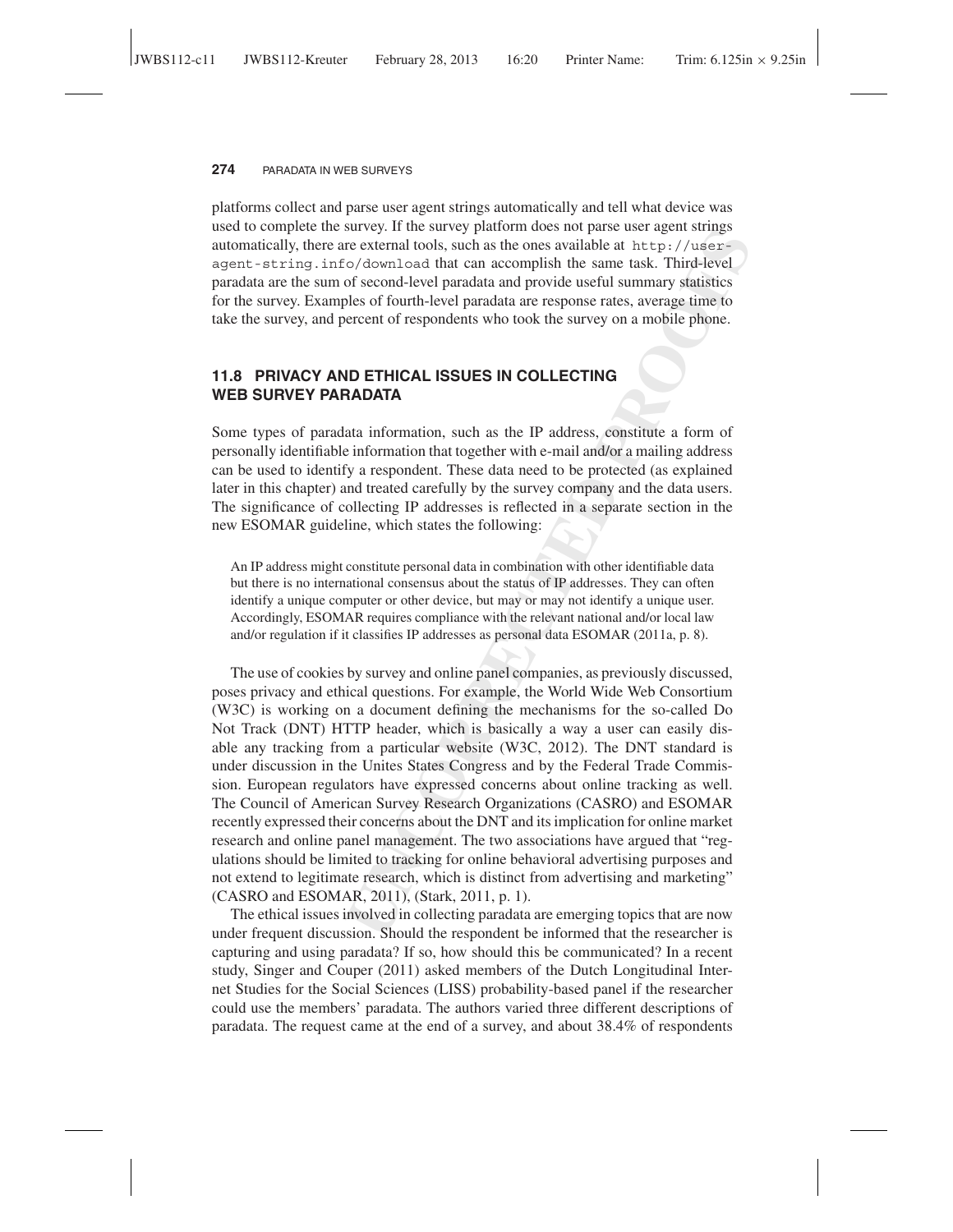#### SUMMARY AND CONCLUSIONS ON PARADATA IN WEB SURVEYS **275**

across the three conditions agreed.<sup>3</sup> The study was repeated in the United States on the Knowledge Networks' probability-based panel (Couper and Singer, 2011). This time there were five conditions (different ways to describe paradata). About 44.8% of respondents across the five conditions agreed to do the survey and permitted paradata usage. Finally, in similar study that was conducted in a U.S. opt-in panel, the percentage of respondents willing to do the survey and allow for use of their paradata was of 63.4% across the five conditions (Couper and Singer, 2011). This is evidence that asking respondents for permission to use their paradata might make them less willing to participate in a survey. It is also possible that the manipulations used in the experimental conditions might have drawn undue attention to the paradata issue.

Ethical and communication issues are important considerations in using web survey paradata. New regulations might quickly change the way IP addresses and cookies are collected by websites and, by extension, by web survey software and online panels. This is definitely a topic of rapid change, and the readers are urged to follow carefully the new developments in this area.

## **11.9 SUMMARY AND CONCLUSIONS ON PARADATA IN WEB SURVEYS**

There are numerous types of paradata that can be collected in web surveys. As technology evolves, new types of paradata will be available to the researcher. Upcoming devices and development in software code will make possible to collect different types of paradata information. This chapter has been updated until the very last proofs, but emerging types of paradata could not have been added to the discussion. We provided the state of the art of paradata for web surveys at the current time, but we invite the reader to follow the topic and experiment with types and analysis of paradata.

convars procedurity-usare partic Couper and Singer and Singer Conferent Consect particles for the conditions (different ways to describe paradata). About s across the five conditions agreed to do the survey and per-<br> **E**. After placing paradata in relationship to other types of data collected and used (substantive data, metadata, and auxiliary data), this chapter proposed a taxonomy of paradata types: device-type paradata and questionnaire navigation paradata. The first type identifies the kind of device used to answer the survey, and the second tell us all other pieces of information that are useful to understand how the respondent was able to visualize and interact with the online questionnaire. Questionnaire navigation paradata allow us to reconstruct the process of filling out a questionnaire for each respondent as if we were looking at the respondent's screen when answering questions. For each type of paradata, one or more examples of usage was provided. An underlying goal of this chapter is to encourage the reader to collect and analyze online survey paradata. The examples offered here are to inspire new ways to use and analyze paradata.

<sup>&</sup>lt;sup>3</sup>This number is the correct number reported in Couper and Singer (2011) and differs from what is reported in Table 6.2 in Singer and Couper (2011, p. 157) due to a coding error discovered after publication. (Couper, personal communication).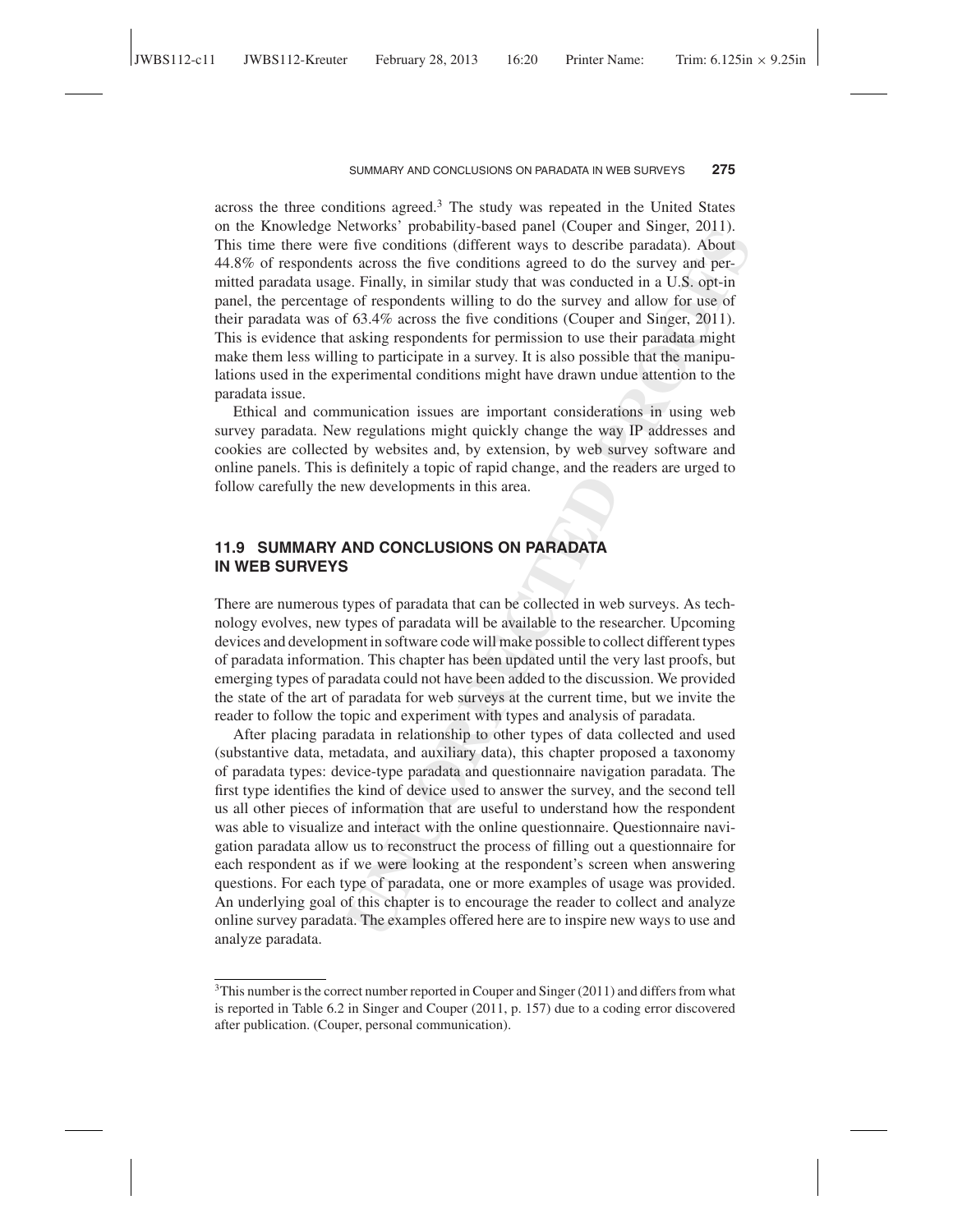Incommation was ussed *inger* to survey national methom and incomprese to an incomprene and *in real in real term* in the used *in real term* in the used *in real in real in real term* (e.g., desktop vs. smartphone). Onne In most of the examples of device-type or questionnaire navigation paradata presented in this chapter, the information was used *after* the survey had been completed (with the exception of the detection of user agent strings, which are used to route each device to the appropriately formatted screen (e.g., desktop vs. smartphone). Paradata, however, can be used *in real time* to change the behavior of a survey with the use of adaptive scripting. Some examples of software that collects paradata were provided. Once paradata are collected, there are numerous levels of aggregation possible. The taxonomy provided by Kaczmirek (2009) is useful to clarify which level of aggregation is possible and what kind of information each level can provide. Lastly, the reader should be aware of the current debate on data privacy and what kind of information can be collected on survey respondents. Cookies and IP addresses, for example, are paradata that contain private information. At the same time, asking for permission in using the respondents' paradata creates some concerns, and in the few studies presented, a good number of respondents did not agree to share paradata with the survey organization when asked to do so (Couper and Singer, 2011; Singer and Couper, 2011).

Paradata in web surveys can give great insight into the response process. A good use of paradata is in questionnaire development and testing to supplement the pretesting of questionnaires. Although it has been suggested that the collection of paradata comes at a low cost (initial set up and extra programming), Nicolaas (2011) asserts that the cost to analyze and report them should not be underestimated. This is especially true for first-level paradata. Paradata should not be viewed as the only means to study response quality and improve question wording and data collection, but rather as one of many tools available for use in this capacity in online surveys.

Lastly, we invite the readers to ask for paradata when using a vendor, for example an online panel, or when using one of the online survey platform solutions that allow creating web surveys. The request should always be mindful of the data privacy issues we discussed above, and should be in line with the terms and conditions of panel membership in case an online panel is being used. The production of paradata should be considered best practice and one of the types of data produced in a survey (substantive data) together with metadata and, when necessary, auxiliary data.

#### **REFERENCES**

- Abraham, M., Meierhofer, C., and Lipsman, A. (2007). The Impact of Cookie Deletion on the Accuracy of Site-server and Ad-server Metrics: An Empirical comScore Study.
- Adobe (2011). Flash Player Version Penetration. http://www.adobe.com/products/ player\_census/flashplayer/version\_penetration.html.
- American Association for Public Opinion Research (2011). *Final Dispositions of Case Codes and Outcomes Rates for Surveys*. AAPOR, 7th edition.
- Baker, R. and Couper, M. (2007). The Impact of Screen Size, Background Color, and Navigation Button Placement on Response in Web Surveys. *Paper presented at the 9th General Online Research Conference, Leipzig, Germany, March 26–28, 2007*.
- Bassili, J. and Fletcher, J. (1991). Response-Time Measurement in Survey Research a Method for CATI and a New Look at Nonattitudes. *Public Opinion Quarterly*, 55(3):331–346.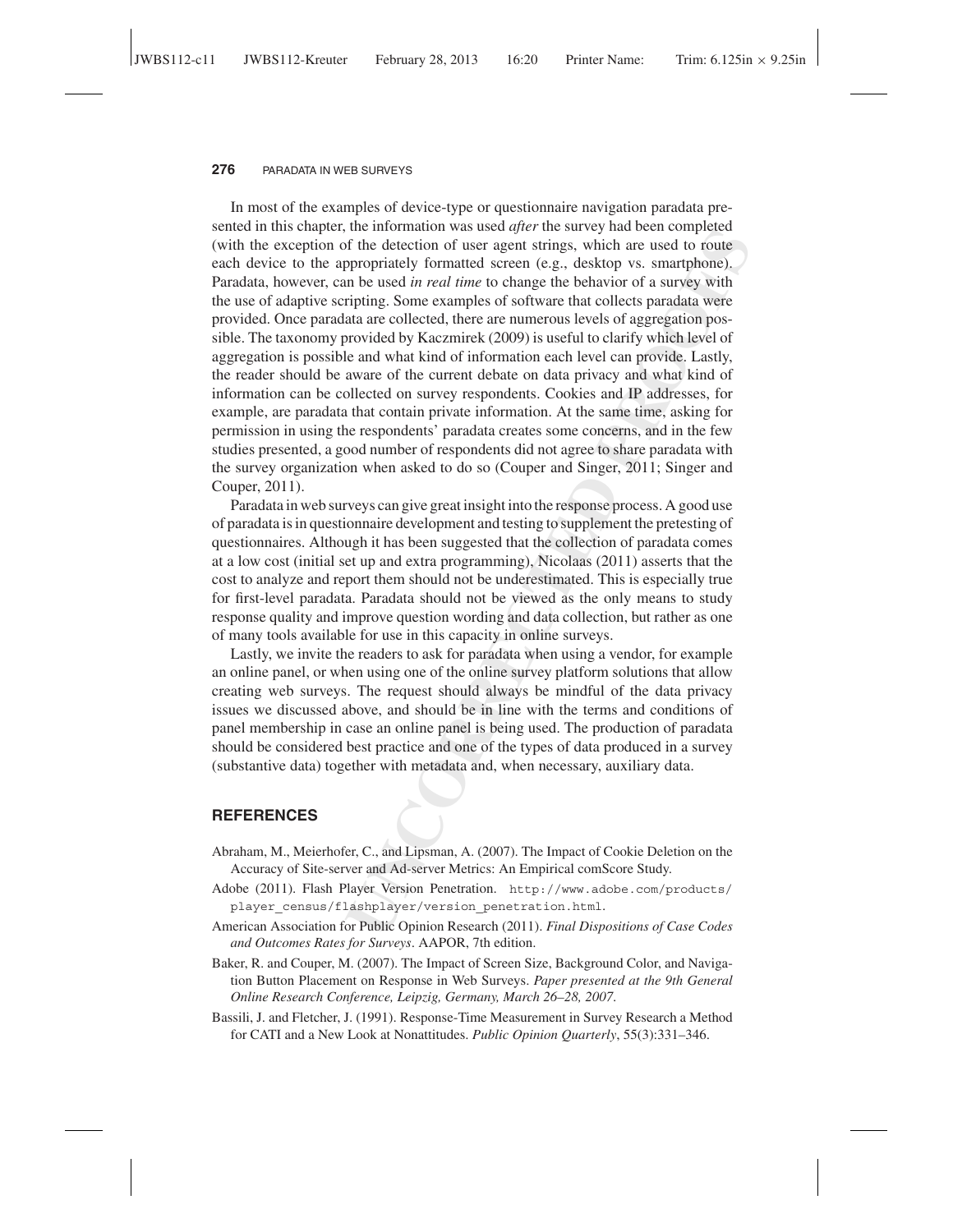JWBS112-c11 JWBS112-Kreuter February 28, 2013 16:20 Printer Name: Trim: 6.125in × 9.25in

REFERENCES **277**

- Blank, G. and Rasmussen, K. (2004). The Data Documentation Initiative. The Value and Significance of a Worldwide Standard. *Social Science Computer Review*, 22(3):307–318.
- Bosnjak, M. (2001). Participation in Non-restricted Web Surveys: A Typology and Explanatory Model for Item Non-response. In Reips, U.-D. and Bosnjak, M., editors, *Dimensions of Internet Science*, pages 193–207. Zagreb Pabst Science Publishers.
- Callegaro, M. (2010). Do You Know Which Device Your Respondent Has Used to Take Your Online Survey? *Survey Practice*.
- Callegaro, M., Yang, Y., Bhola, D., Dillman, D., and Chin, T. (2009). Response Latency as an Indicator of Optimizing in Online Questionnaires. *Bulletin de Methodologie Sociologique*, 103(1):5–25.
- CASRO and ESOMAR (2011). ESOMAR AND CASRO Submission to the W3C Tracking Protection Working Group. Market Research Techniques That Use Cookies and Tracking Technologies.
- Christian, L. and Dillman, D. (2004). The Influence of Graphical and Symbolic Language Manipulations on Responses to Self-administered Questions. *Public Opinion Quarterly*, 68(1):57–80.
- Comscore (2011). The Impact of Cookie Deletion on Site-server and Ad-server Metrics in Australia. An Empirical comScore Study.
- Conrad, F., Schober, M., and Coiner, T. (2007). Bringing Features of Human Dialogue to Web Surveys. *Applied Cognitive Psychology*, 21(2):165–187.
- Conrad, F.G., Tourangeau, R., Couper, M.P., and Zhang, C. (2011). Interactive Interventions in Web Surveys can Increase Response Accuracy. *Paper presented at Annual Conference of the American Association for Public Opinion Research*.
- Couper, M. (2000). Usability Evaluation of Computer-Assisted Survey Instruments. *Social Science Computer Review*, 18(4):384–396.
- Couper, M. and Kreuter, F. (2013). Using Paradata to Explore Item-level Response Times in Surveys. *Journal of the Royal Statistical Society, Series A*, 176(1).
- Couper, M. and Singer, E. (2011). Ethical Dilemmas in Dealing with Web Survey Paradata.
- Dayton, J. and Driscoll, H. (2011). The Next CAPI Evolution Completing Web Surveys on Cell-enabled iPads. In *Proceedings of the 66th AAPOR Annual Conference*. http://www. aapor.org/source/AMProceedings/files/2011/05-13-11\_4F\_Dayton.pdf.
- ESOMAR (2011a). ESOMAR Guideline for Online Research.
- ESOMAR (2011b). New ESOMAR Survey on Use of Cookies and Tracking Technologies.
- Entained Containent Detail of the Complete Condition, 120,510 21,62,62 and Baylandicty<br>
Interaspos. In Reins, U.D. and Bonsjak, M., editors, *Dimensions of*<br>
11-response. In Reins, U.D. and Bonsjak, M., editors, *Dimensi* Fazio, R.H. (1990). A Practical Guide to the Use of Response Latency in Social Psychological Research. In Hendrick, C. and Clark, M.S., editors, *Review of Personality and Social Psychology, Research Methods in Personality and Social Psychology*, volume 11, pages 74–97. Sage Publications.
- Haraldsen, G. (2005). *Using Client Side Paradata as Process Quality Indicators in Web Surveys*.
- Haraldsen, G., Kleven, Ø., and Sundvoll, A. (2005). Big Scale Observations Gathered with the Help of Client Side Paradata. In Netherlands, S., editor, *Proceedings of the 5th Quest Workshop*, pages 27–40. Statistics Netherlands, Heerlen, NL.
- Heerwegh, D. (2002). Describing Response Behavior in Websurveys Using Client Side Paradata. *Paper presented at the International Workshop on Web Surveys held at ZUMA, Mannheim, Germany, October 25, 2002*.
- Heerwegh, D. (2003). Explaining Response Latencies and Changing Answers Using Client-Side Paradata from a Web Survey. *Social Science Computer Review*, 21(3):360–373.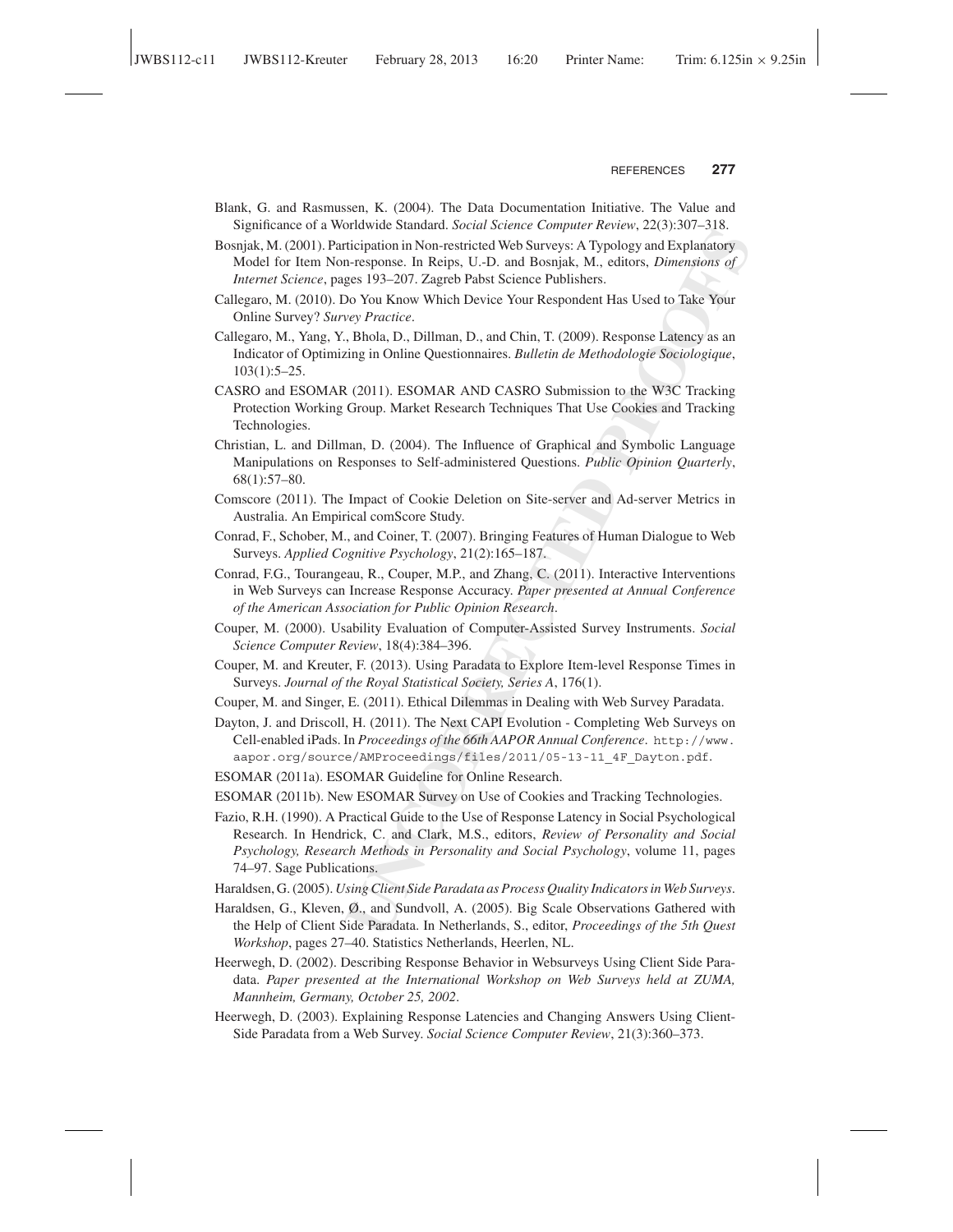- Heerwegh, D. (2011). Internet Survey Paradata. In Das, M., Ester, P., and Kaczmirek, L., editors, *Social and Behavioral Research and the Internet. Advances in Applied Methods and Research Strategies*, pages 325–348. Taylor and Francis.
- Horwitz, R., Guarino Tancreto, J., Zelenak, M., and Davis, M. (2012). *Use of Paradata to Assess the Quality and Functionality of the American Community Survey Internet Instrument*. United States Census Bureau, Washington D.C.
- Jeavons, A. (2001). Paradata: Concepts and Applications. In *ESOMAR Net Effects 4 conference, Barcelona, Spain*.
- Kaczmirek, L. (2009). *Human Survey-interaction: Usability and Nonresponse in Online Surveys*. Herbert Von Halem Verlag.
- Kaczmirek, L. and Neubarth, W. (2007). *Nicht-reaktive Datenerhebung: Teinahmeverhalten bei Befragungen mit Paradaten evaluieren. [Non Reactive Data Collection. Evaluating Response Behavior with Paradata in Surveys]*, pages 293–311. Herbert von Halem Verlag.
- Kavčič, L., Lenar, J., and Vehovar, V. (2012). Survey Software Features Review. A WebSM *Study*.
- Laaksonen, S. (2006). Need for High Quality Auxiliary Data Service for Improving the Quality of Editing and Imputation. In United Nation Statistical Commission, 3 Impact on data quality, editor, *Statistical Data Editing*, pages 334–344. United Nations.
- Lenzner, T., Kaczmirek, L., and Lenzner, A. (2010). Cognitive Burden of Survey Questions and Response Times: A Psycholinguistic Experiment. *Applied Cognitive Psychology*, 24(7):1003–1020.
- Mason, R., Carlson, J.E., and Tourangeau, R. (1994). Contrast Effects and Subtraction in Part-whole Questions. *Public Opinion Quarterly*, 58(4):569–578.
- McClamroch, K.J. (2011). Evaluating the Usability of Personal Digital Assistants to Collect Behavioral Data on Adolescents with Paradata. *Field Methods*, 23(3):219–242.
- From Markmann The Furning The Internetic Particular Sciences Control Control Control Control Control Control Sciences (*J. Zelenk, M., and Dasis, M.* (2012). Use of Paradata to Assess cretionality of the American Community Mohler, P.P., Pennell, B.-E., and Hubbard, F. (2008). Survey Documentation: Towards Professional Knowledge Management in Sample Surveys. In De Leeuw, E., Hox, J., and Dillman, D., editors, *International Handbook of Survey Methodology*, pages 403–420. Lawrence Erlbaum.
- Mulligan, K., Grant, T., Monson, Q., and Mockabee, S. (2003). Response Latency Methodology for Survey Research: Measurement and Modeling Strategies. *Political Analysis*, 11(3): 289–301.
- Nicolaas, G. (2011). Survey Paradata: A Review. *National Centre for Research Methods*.
- Peytchev, A. (2009). Survey Breakoff. *Public Opinion Quarterly*, 73(1):74–97.
- Ranger, J. and Ortner, T.M. (2011). Assessing Personality Traits Through Response Latencies Using Item Response Theory. *Educational and Psychological Measurement*, 71(2): 389–406.

**provide pubyear for Ref. "Reips".**

- **Au: Please** Reips, U. Theory and Techniques of Web Experiments. In Batanic, B., Reips, U., and Bosnjak, M., editors, *Online Social Sciences*, pages 229–250. Hogrefe and Huber.
	- Sakshaug, J. and Crawford, S.D. (2010). The Impact of Textual Messages of Encouragement on Web Survey Breakoffs: An Experiment. *International Journal of Internet Science*, 4(1): 50–60.
	- Singer, E. and Couper, M.P. (2011). Ethical Considerations in Internet Surveys. In Marcel Das, P.E. and Kaczmirek, L., editors, *Social and Behavioral Research and the Internet. Advances in Applied Methods and Research Strategies*, pages 133–162. Routledge.